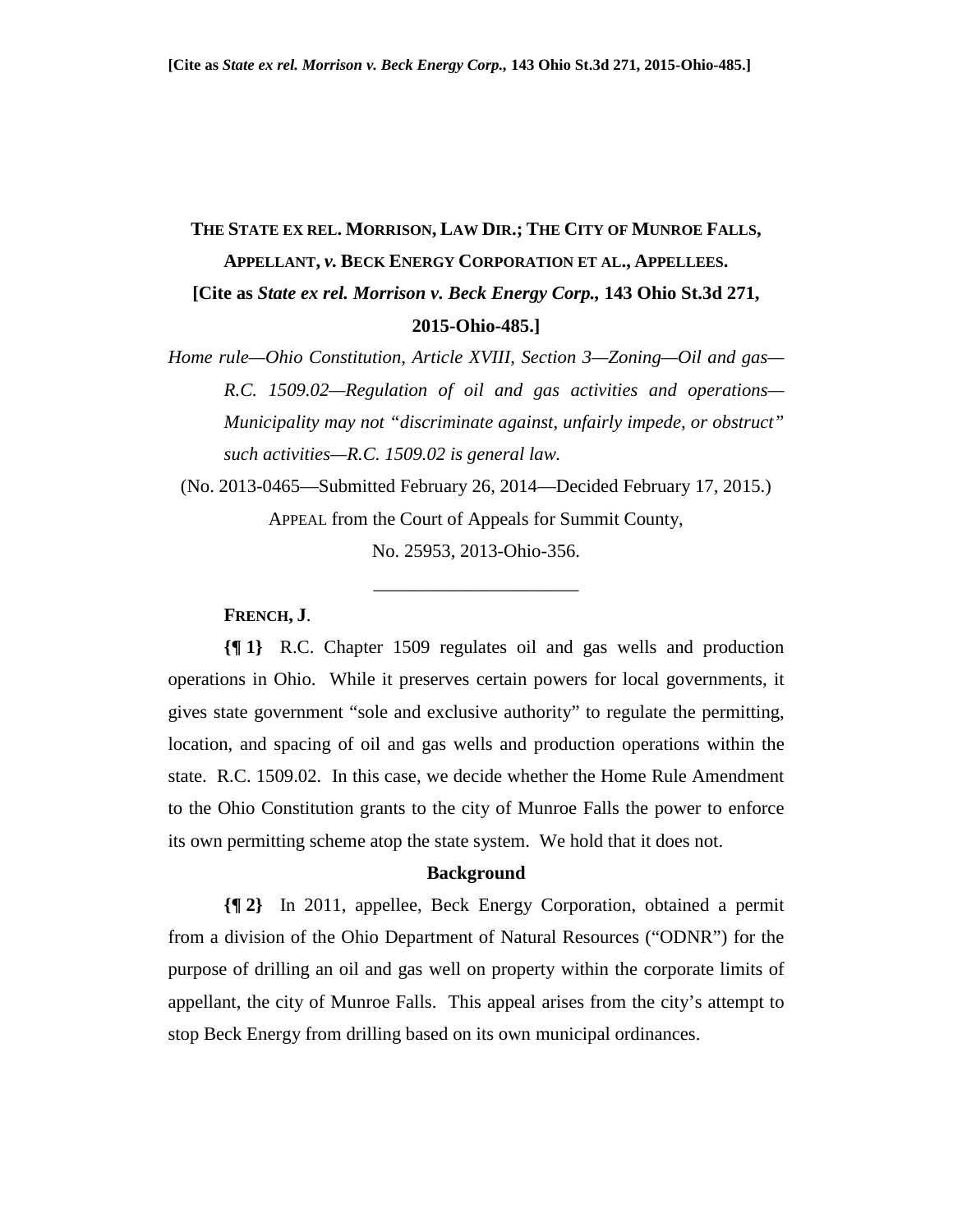# *R.C. Chapter 1509*

**{¶ 3}** Beck Energy obtained its state permit through R.C. Chapter 1509. In 2004, the General Assembly amended that chapter to provide "uniform statewide regulation" of oil and gas production within Ohio and to repeal "all provisions of law that granted or alluded to the authority of local governments to adopt concurrent requirements with the state." Legislative Service Commission Bill Analysis, Sub.H.B. No. 278 (2004); R.C. 1509.02, Sub.H.B. No. 278, 150 Ohio Laws, Part III, 4157.

**{¶ 4}** In its current form, R.C. 1509.02 centralizes regulatory authority in state government, entrusting a division of ODNR with "sole and exclusive authority to regulate the permitting, location, and spacing of oil and gas wells and production operations" within Ohio (excepting certain activities regulated by federal laws). R.C. 1509.02 preserves the regulatory powers granted to local governments by R.C. 723.01 and 4513.34. R.C. 723.01 grants municipal corporations "special power" to control public highways, streets, avenues, alleys, sidewalks, public grounds, bridges, aqueducts, and viaducts. R.C. 4513.34 grants local authorities the power to grant permits to operate certain heavy vehicles on highways within their jurisdiction. But R.C. 1509.02 expressly prohibits a local government from exercising those powers "in a manner that discriminates against, unfairly impedes, or obstructs oil and gas activities and operations regulated under [R.C. Chapter 1509]."

**{¶ 5}** A state permit is essential for any person seeking to drill a new well, drill an existing well deeper, reopen a well, convert a well to any use other than its original purpose, or plug back a well to a source of supply different from the existing pool. R.C. 1509.05. An applicant may obtain a permit through the procedures outlined in R.C. 1509.06, and the division chief must promulgate standards for obtaining a permit, including standards that address the safety of well drilling and operation, protection of the public and private water supply,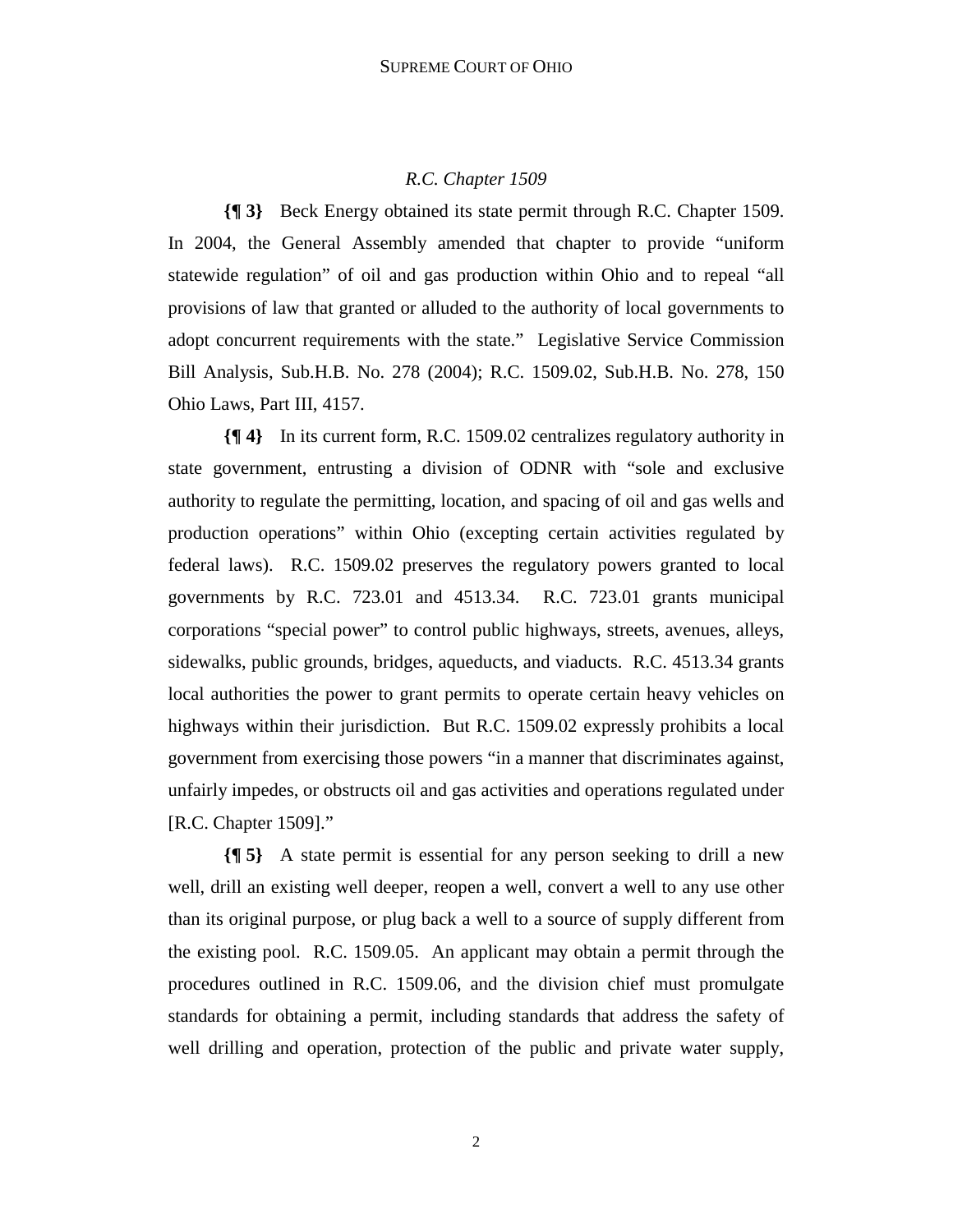fencing and screening of surface facilities, waste containment and disposal, construction of access roads, and noise mitigation. R.C. 1509.03(A); *see also* Ohio Adm.Code Chapter 1501:9-1. The regulations also establish well spacing and setback requirements based on the depth of the well and the well's proximity to other wells and private dwellings. *See* Ohio Adm.Code 1501:9-1-04(C), and 1501:9-1-05.

**{¶ 6}** In this case, Beck Energy's state permit contained a total of 67 conditions. The first 38 related to the site's designation as a "Municipal Wellhead Protection Area" and addressed issues including site preparation, pit construction, and waste disposal. The remaining 29 conditions governed "Urbanized Areas" and included site-specific restrictions relating to issues such as tree trimming, erosion control, noise mitigation, and parking. *See* R.C. 1509.01(Y) (defining "urbanized area"). To obtain a permit to drill a new well in an urbanized area, an applicant must provide a sworn statement that it has provided notice to the owner of each parcel of real property located within 500 feet of the surface location of the well, as well as to the "executive authority of the municipal corporation" in which the well is to be located. R.C.  $1509.06(A)(9)$ .

#### *The Ordinances*

**{¶ 7}** Soon after Beck Energy began drilling, the city issued a stop-work order and filed a complaint seeking injunctive relief in the Summit County Court of Common Pleas. The complaint alleged that Beck Energy was violating multiple provisions of the Munroe Falls Codified Ordinances. This appeal concerns five of those ordinances, which the city passed between 1980 and 1995.

**{¶ 8}** The first is a general zoning ordinance in Chapter 1163 that prohibits any construction or excavation without a "zoning certificate" issued by the zoning inspector. Munroe Falls Codified Ordinances 1163.02(a). To obtain the zoning certificate, the applicant must obtain various approvals from the planning commission, the city council, the zoning inspector, and when a variance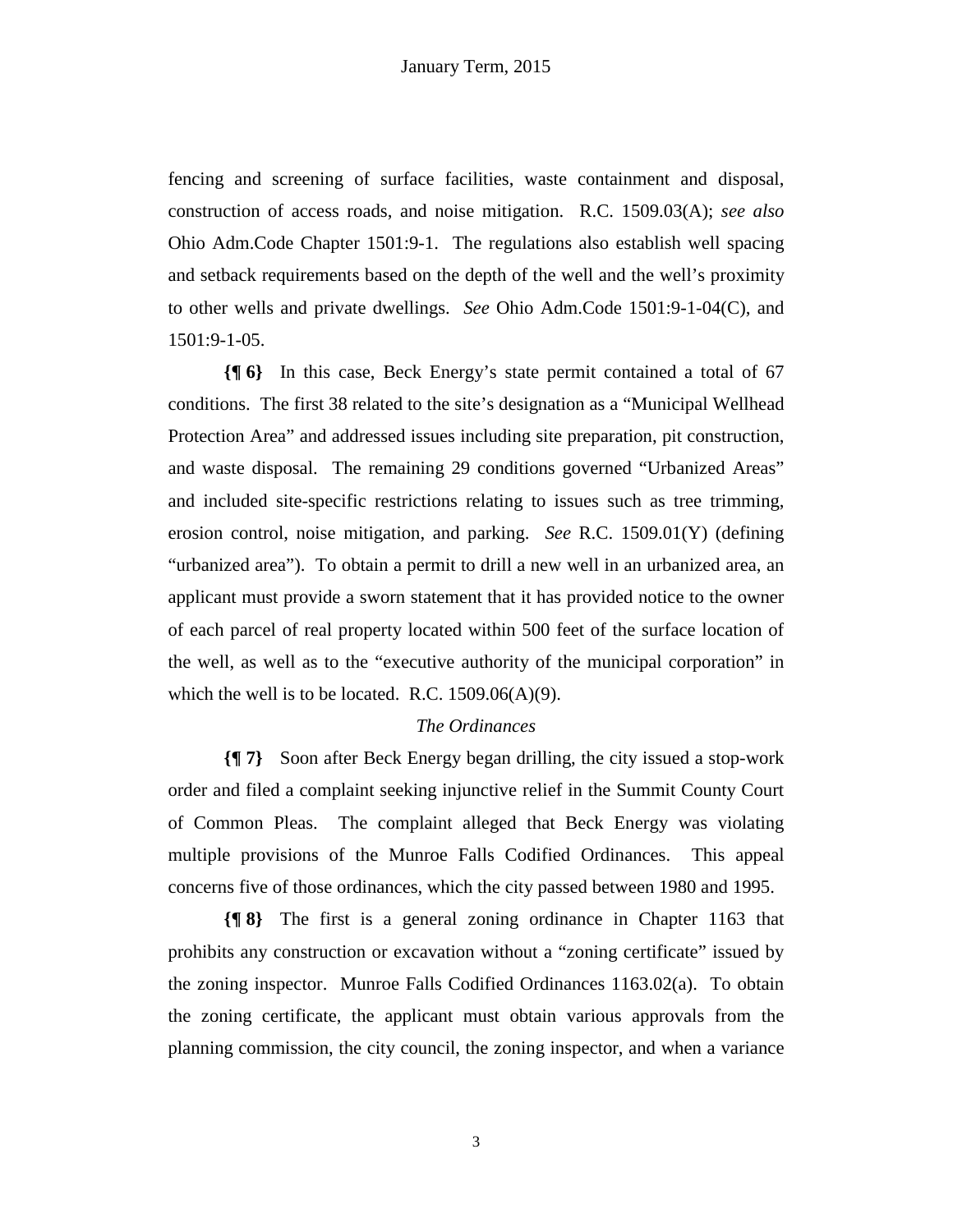is being requested, the board of zoning appeals. Munroe Falls Codified Ordinances 1163.02(a)(1) through (4). For example, an applicant seeking approval of a conditional use must obtain a "conditional zoning certificate" by following the procedures in section 1163.04, which include notice and a public hearing. Munroe Falls Codified Ordinances 1163.02(a)(3); *see also* section 1163.04. The conditional zoning certificate includes any "conditions, stipulations, and safeguards that have been approved by the Planning Commission and Council." Munroe Falls Codified Ordinances 1163.02(a)(3).

**{¶ 9}** The remaining four ordinances are in Chapter 1329, which specifically relates to oil and gas drilling. Munroe Falls Codified Ordinances 1329.03 prohibits any person from drilling a well for oil, gas, or other hydrocarbons "until such time as such persons have wholly complied with all provisions of this chapter and a conditional zoning certificate has been granted by Council to such person for a period of one year." Munroe Falls Codified Ordinances 1329.04 and 1329.06 require an applicant to pay a fee of \$800 and deposit \$2,000 for a performance bond at the time of filing. Finally, Munroe Falls Codified Ordinances 1329.05 requires a public hearing at least three weeks prior to drilling and requires the permit applicant to schedule the hearing and notify all property owners and residents within 1,000 feet of the well head.

**{¶ 10}** A person who violates any of the ordinances in Chapter 1329 of the Munroe Falls Codified Ordinances is guilty of a first-degree misdemeanor and "shall be imprisoned for a period not to exceed six months, or fined not more than one thousand dollars (\$1,000), or both." Munroe Falls Codified Ordinances 1329.99. Each day of a violation constitutes a separate offense. *Id.* 

#### *The Injunction*

**{¶ 11}** In opposing the city's request for injunctive relief, Beck Energy argued that the city's ordinances conflicted with the statewide regulatory scheme in R.C. Chapter 1509. The trial court disagreed and granted the city's request for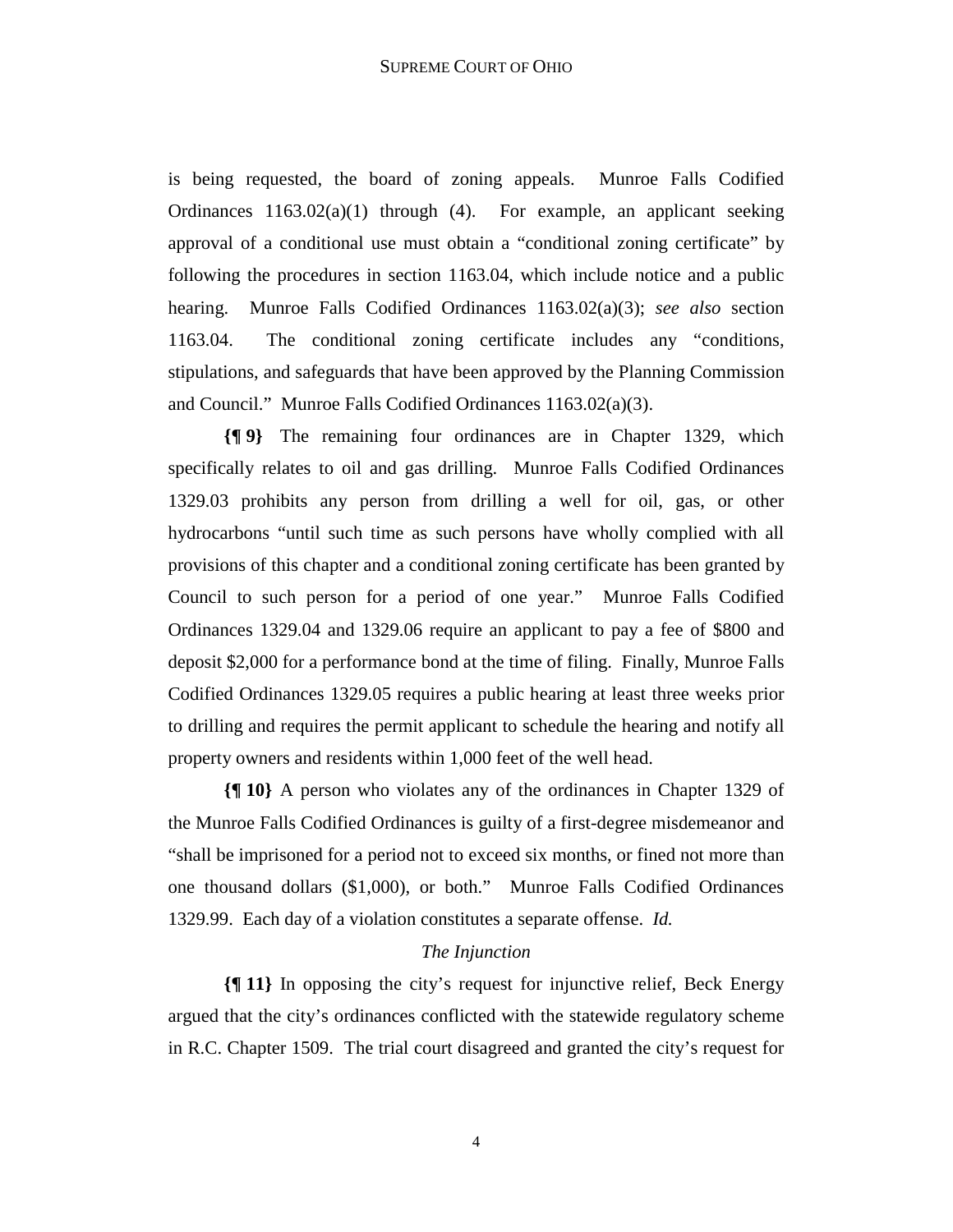a permanent injunction prohibiting Beck Energy from drilling until it complies with all local ordinances.

**{¶ 12}** The court of appeals reversed, holding that R.C. 1509.02 prohibited the city from enforcing the five ordinances. 9th Dist. Summit No. 25953, 2013-Ohio-356, 989 N.E.2d 85. The court of appeals rejected the city's argument that the Home Rule Amendment allowed it to impose its own permit requirements on oil and gas drilling operations. *Id.* at ¶ 74.

**{¶ 13}** We accepted jurisdiction over the city's appeal.

#### **Analysis**

**{¶ 14}** The question here is whether the city's ordinances represent a valid exercise of its home-rule power. Under the Home Rule Amendment to the Ohio Constitution, "Municipalities shall have authority to exercise all powers of local self-government and to adopt and enforce within their limits such local police, sanitary and other similar regulations, as are not in conflict with general laws." Article XVIII, Section 3. This amendment gives municipalities the "broadest possible powers of self-government in connection with all matters which are strictly local and do not impinge upon matters which are of a state-wide nature or interest." *State ex rel. Hackley v. Edmonds*, 150 Ohio St. 203, 212, 80 N.E.2d 769 (1948).

**{¶ 15}** The Home Rule Amendment does not, however, allow municipalities to exercise their police powers in a manner that "conflict[s] with general laws." Article XVIII, Section 3; *see also State ex rel. Mill Creek Metro. Park Dist. Bd. of Commrs. v. Tablack*, 86 Ohio St.3d 293, 296, 714 N.E.2d 917 (1999). Therefore, a municipal ordinance must yield to a state statute if (1) the ordinance is an exercise of the police power, rather than of local self-government, (2) the statute is a general law, and (3) the ordinance is in conflict with the statute. *Mendenhall v. Akron*, 117 Ohio St.3d 33, 2008-Ohio-270, 881 N.E.2d 255, ¶ 17.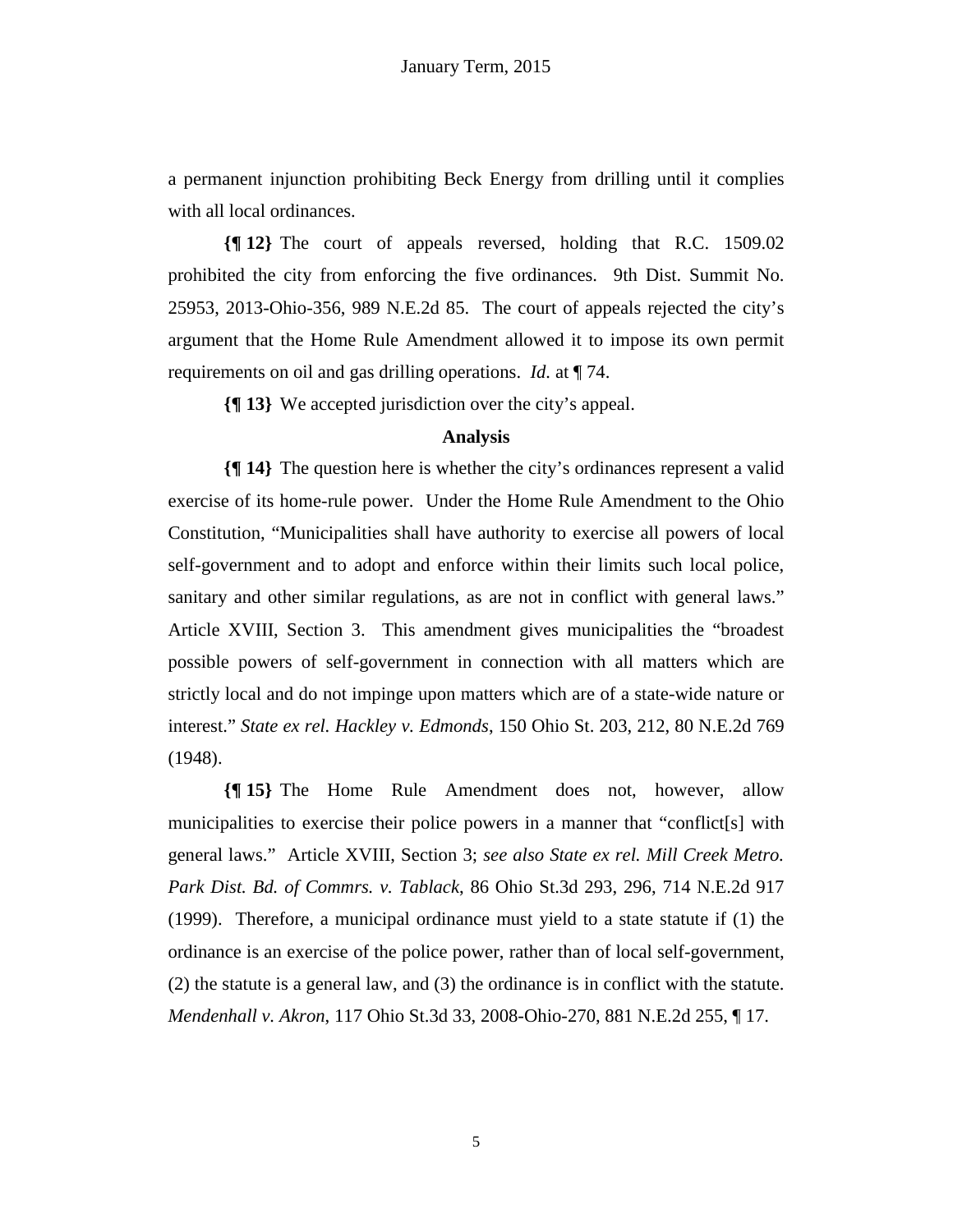**{¶ 16}** Under this three-step analysis, we conclude that the city's ordinances must yield to R.C. 1509.02.

*The Ordinances Constitute an Exercise of the Police Power* 

**{¶ 17}** The city does not dispute that its ordinances constitute an exercise of police power rather than local self-government. Our precedent is clear on this point. "[A]ny municipal ordinance, which prohibits the doing of something without a municipal license to do it, is a police regulation" within the meaning of the Home Rule Amendment. *Auxter v. Toledo*, 173 Ohio St. 444, 446, 183 N.E.2d 920 (1962); *see also Rispo Realty & Dev. Co. v. Parma*, 55 Ohio St.3d 101, 103, 564 N.E.2d 425 (1990) ("Ohio law has long recognized that the enactment of zoning laws by a municipality is an exercise of its police power  $* * "$ 

**{¶ 18}** Here, the city's ordinances do not regulate the form and structure of local government. Instead, they prohibit—even criminalize—the act of drilling for oil and gas without a municipal permit. Therefore, we agree that the ordinances represent an exercise of police power rather than local selfgovernment. Now, we must turn to the question of whether R.C. 1509.02 is a general law.

# *R.C. 1509.02 Is a General Law*

**{¶ 19}** A statute qualifies as a general law if it satisfies four conditions. It must (1) be part of a statewide and comprehensive legislative enactment, (2) apply to all parts of the state alike and operate uniformly throughout the state, (3) set forth police, sanitary, or similar regulations, rather than purport only to grant or limit legislative power of a municipal corporation to prescribe those regulations, and (4) prescribe a rule of conduct upon citizens generally. *Mendenhall*, 117 Ohio St.3d 33, 2008-Ohio-270, 881 N.E.2d 255, at ¶ 20; *Canton v. State*, 95 Ohio St.3d 149, 2002-Ohio-2005, 766 N.E.2d 963, syllabus.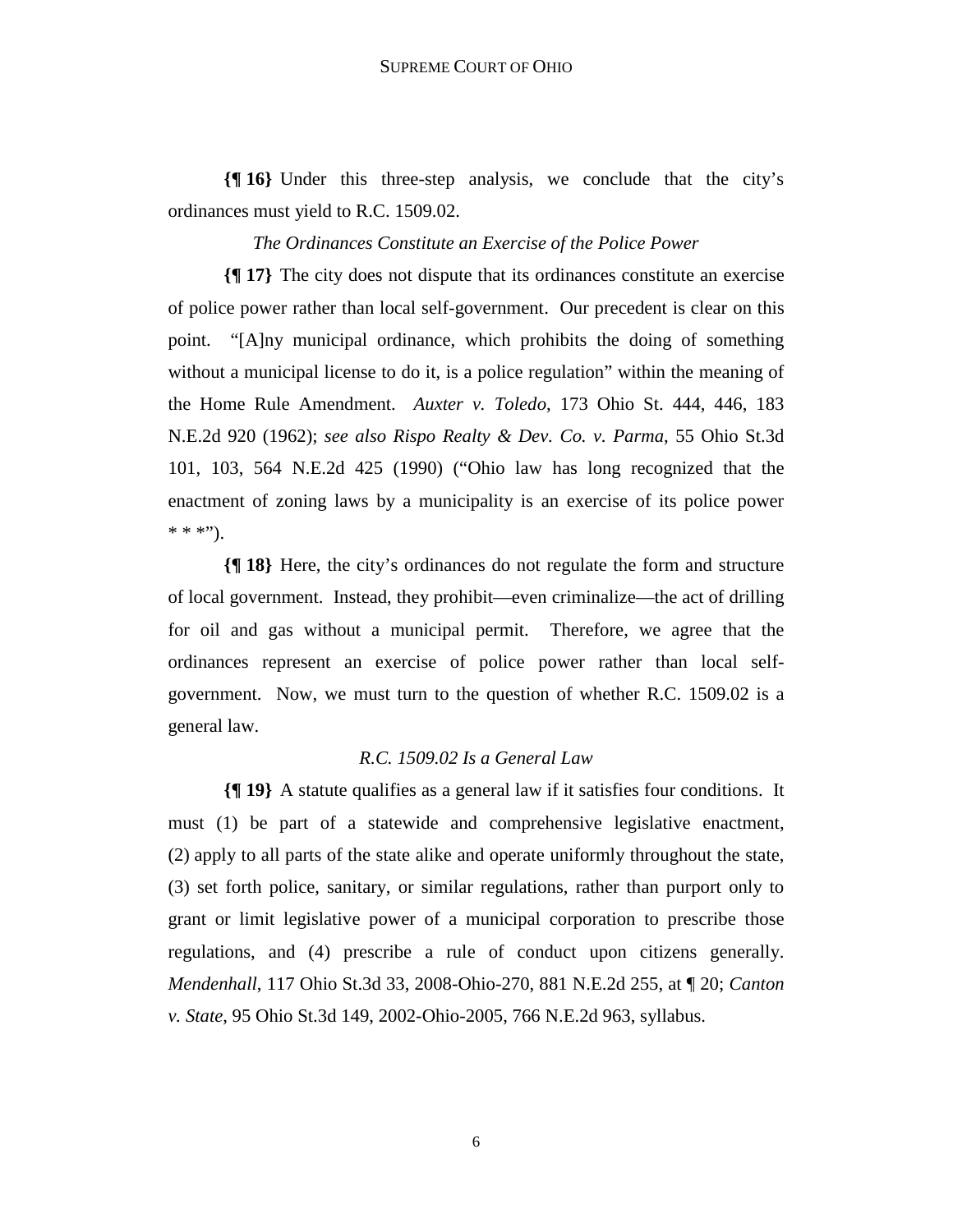**{¶ 20}** The city disputes only the second of these conditions, arguing that R.C. 1509.02 does not apply to all parts of the state alike and does not operate uniformly throughout the state. According to the city, the statute fails the uniformity requirement because only the eastern part of Ohio has economically viable quantities of gas and oil. This argument is unpersuasive.

**{¶ 21}** Even if we were to accept the city's factual premise that drilling for oil and gas cannot occur in Ohio's western counties, this does not prevent R.C. 1509.02 from operating uniformly throughout the state. The uniformity requirement comes from Article II, Section 26 of the Ohio Constitution, which states that "[a]ll laws, of a general nature, shall have a uniform operation throughout the State  $* * *$ ." The purpose of this provision is not "to render invalid every law which does not operate upon all persons, property or political subdivisions within the state," *State ex rel. Stanton v. Powell*, 109 Ohio St. 383, 385, 142 N.E. 401 (1924), but simply to ensure that a general law operates uniformly with respect to every person and locality to which it relates. *Id.*; *Beachwood v. Cuyahoga Cty. Bd. of Elections,* 167 Ohio St. 369, 372, 148 N.E.2d 921 (1958). We have recognized that a general law can operate uniformly throughout the state "even if the result  $***$  is that the statute does not operate in all geographic areas within the state." *Clermont Environmental Reclamation Co. v. Wiederhold*, 2 Ohio St.3d 44, 49, 442 N.E.2d 1278 (1982); *see also E. Liverpool v. Columbiana Cty. Budget Comm.*, 114 Ohio St.3d 133, 2007-Ohio-3759, 870 N.E.2d 705, ¶ 15 (stating that a law does not lack uniformity simply because it has a "disparate geographic effect").

**{¶ 22}** The city's argument is similar to the one we rejected in *Clermont*. There, we considered a statute that regulated hazardous-waste facilities and prohibited any political subdivisions from imposing additional regulations. *Id*. at 44, 49-50. While recognizing that such facilities might not be environmentally feasible in "some areas of the state," we concluded that the law operated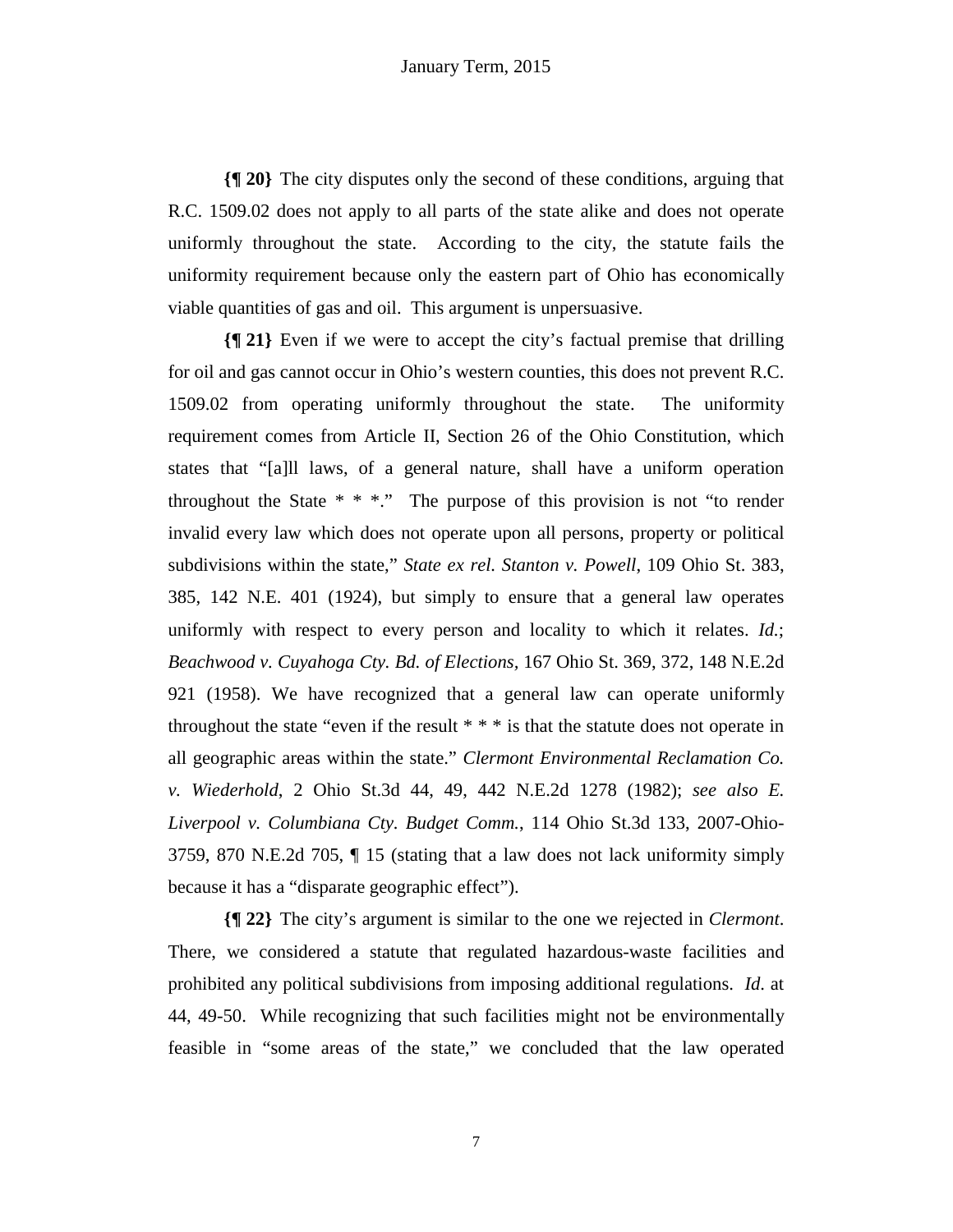uniformly throughout the state because its terms applied to all political subdivisions equally and did not create any classifications or exemptions favoring some over others. *Id*. at 50.

**{¶ 23}** We reach the same conclusion here. Whether or not every acre of Ohio constitutes viable drilling land, R.C. 1509.02 imposes the same obligations and grants the same privileges to anyone seeking to engage in oil and gas drilling and production operations within the state. Moreover, the statute applies to all municipalities in the same fashion, *see Ohioans for Concealed Carry, Inc. v. Clyde*, 120 Ohio St.3d 96, 2008-Ohio-4605, 896 N.E.2d 967, ¶ 45, by prohibiting all local governments from interfering in the regulation of any oil and gas activities covered by R.C. Chapter 1509. R.C. 1509.02. Accordingly, we agree that R.C. 1509.02 constitutes a general law for purposes of our analysis.

#### *The Ordinances Conflict with R.C. 1509.02*

**{¶ 24}** Having found that the ordinances constitute an exercise of police power and that the statute is a general law, we must determine whether the ordinances and the statute conflict. A conflict exists if "the ordinance permits or licenses that which the statute forbids and prohibits, and vice versa." *Struthers v. Sokol*, 108 Ohio St. 263, 140 N.E. 519 (1923), paragraph two of the syllabus; *see also Ohioans for Concealed Carry* at ¶ 26.

**{¶ 25}** The city's ordinances conflict with R.C. 1509.02 in two ways. First, they prohibit what R.C. 1509.02 allows: state-licensed oil and gas production within Munroe Falls. Beck Energy's state permit expressly "granted permission" to "Drill [a] New Well" for "Oil & Gas" within Munroe Falls. But the city ordinances would render the permit meaningless unless Beck Energy also satisfied the permitting requirements in Chapters 1163 and 1329 of the Munroe Falls Ordinances. Section 1163.02(a) prohibited Beck Energy from building any structure or beginning "any excavation" until it followed all of the procedures necessary to obtain a zoning certificate. Munroe Falls Codified Ordinances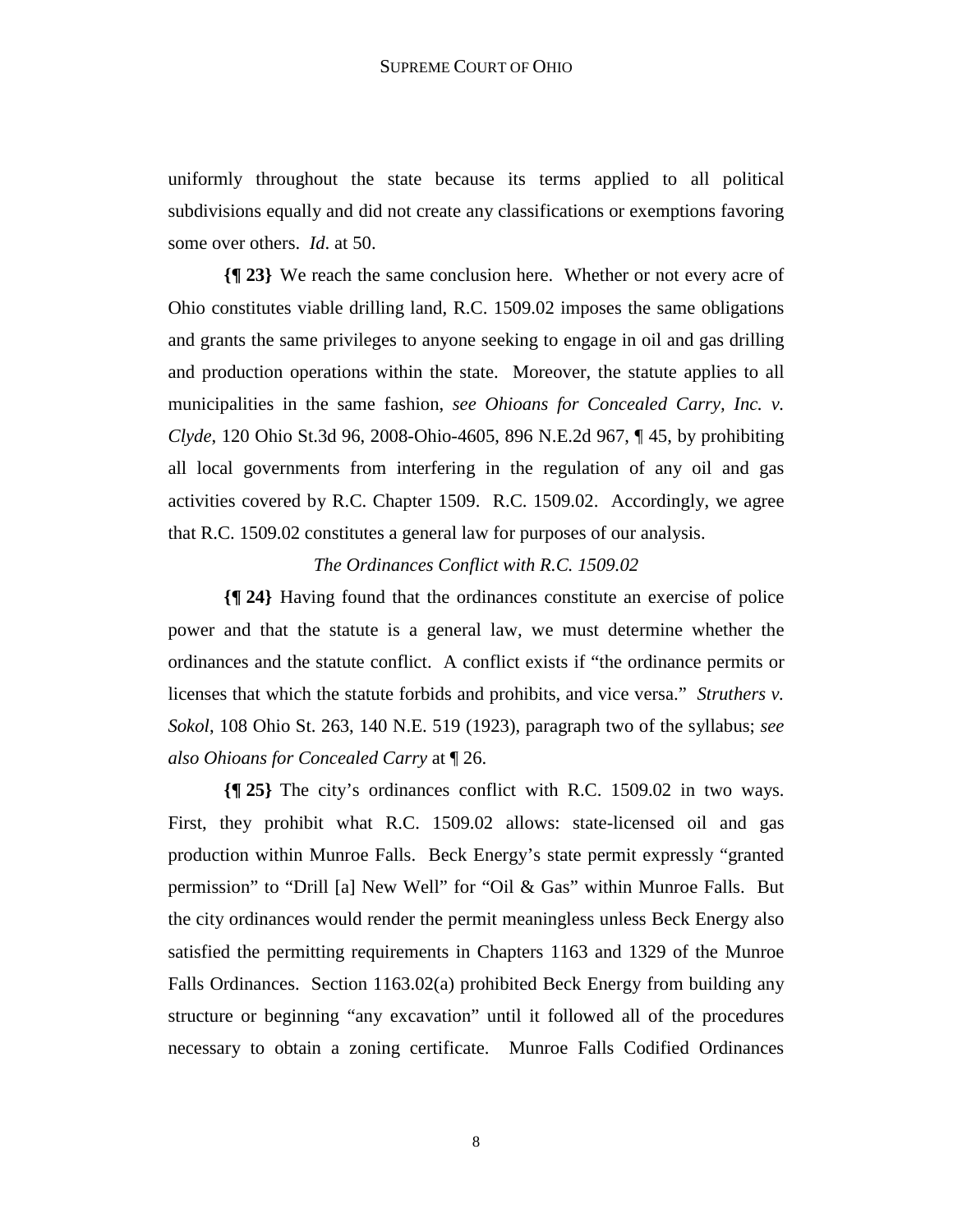1163.02(a) and (b). Even if Beck Energy were to satisfy the conditions of Chapter 1163 without violating the 67 conditions of its state permit, Beck Energy still could not "drill a well for oil, gas, or other hydrocarbons" until it "wholly complied with all provisions" in Chapter 1329. Munroe Falls Codified Ordinances 1329.03(a). To comply with these provisions, Beck Energy would need to (1) wait one year after the city council approved the conditional zoning certificate, 1329.03(a), (2) pay a nonrefundable \$800 application fee, 1329.04, (3) deposit a \$2,000 "performance bond," 1329.06, and (4) schedule a public meeting at least three weeks prior to drilling, 1329.05(a).

**{¶ 26}** This is a classic licensing conflict under our home-rule precedent. We have consistently held that a municipal-licensing ordinance conflicts with a state-licensing scheme if the "local ordinance restricts an activity which a state license permits." *Ohio Assn. of Private Detective Agencies, Inc. v. N. Olmsted*, 65 Ohio St.3d 242, 245, 602 N.E.2d 1147 (1992); *Auxter*, 173 Ohio St. at 447, 183 N.E.2d 920; *Anderson v. Brown*, 13 Ohio St.2d 53, 58, 233 N.E.2d 584 (1968); *see also Am. Fin. Servs. Assn. v. Cleveland*, 112 Ohio St.3d 170, 2006-Ohio-6043, 858 N.E.2d 776, ¶ 46 (stating that "any local ordinances that seek to prohibit conduct that the state has authorized are in conflict with the state statutes").

**{¶ 27}** In *Auxter*, for instance, the plaintiff obtained a state license to sell beer and wine, but the city ordinance prohibited such sales without a municipal license. Recognizing a conflict, we determined that "the *ordinance forbids and prohibits what the statute permits and licenses*," because "[e]ven though plaintiff has a state license authorizing him to carry on the business of selling beer in Toledo, the ordinance prohibits him from doing so if he does not pay for and secure a municipal license to do so." (Emphasis sic.) *Id*. at 447. Likewise, in *Anderson*, we concluded that any municipal ordinance that prohibits the operation of a mobile-home park without a municipal license is in conflict with a statute that gave state-license holders the right to operate those parks. *Id*. at 58. We have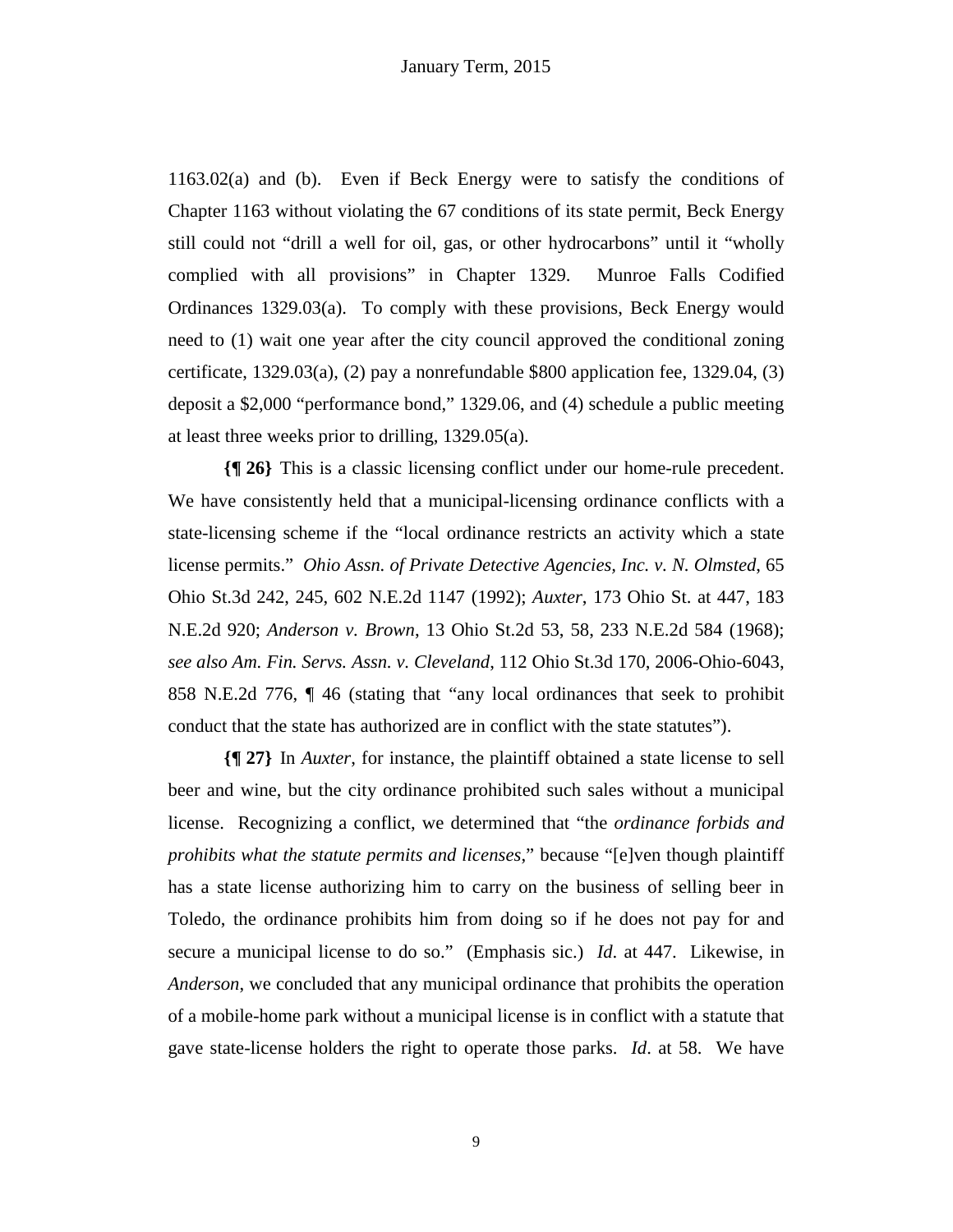found a conflict to exist between a statewide regulatory scheme governing construction and demolition debris facilities and a general zoning ordinance that prohibits such facilities, *Sheffield v. Rowland*, 87 Ohio St.3d 9, 12, 716 N.E.2d 1121 (1999), between an ordinance that requires a licensing fee for private investigators and a "statewide regulatory program" that specifically prohibits the imposition of municipal fees, *Ohio Assn. of Private Detective Agencies* at 245, and between a statute regulating the permitting of concealed handguns and a municipal ordinance prohibiting handguns in a public park, *Ohioans for Concealed Carry, Inc. v. Clyde*, 120 Ohio St.3d 96, 2008-Ohio-4605, 896 N.E.2d  $967, \P 53.$ 

**{¶ 28}** Beneath this weight of authority, the city argues that there is no conflict, because the statute and the ordinances "regulate two different things." It explains: the ordinances address "traditional concerns of zoning," whereas R.C. 1509.02 relates to "technical safety and correlative rights topics." This distinction is fanciful, and it ignores the plain text of the ordinances as well as the statute. The ordinances and R.C. 1509.02 unambiguously regulate the same subject matter—oil and gas drilling—and they conflict in doing so. Under the city's ordinances, a state permit holder cannot begin "any excavation" or "drill a well for oil, gas, or other hydrocarbons" without fully complying with local provisions. Munroe Falls Codified Ordinances 1163.02(a) and 1329.03(a). And state law prohibits any person—including a municipal permit holder—from drilling for oil or gas "without having a permit to do so issued by the chief of the division oil and gas resources management." R.C. 1509.05. This case is indistinguishable from our long line of conflict precedent. *See Auxter,* 173 Ohio St. at 447, 183 N.E.2d 920; *Anderson,* 13 Ohio St.2d at 58, 233 N.E.2d 584; *Am. Fin. Servs. Assn.* at ¶ 46; *Neil House Hotel Co. v. Columbus*, 144 Ohio St. 248, 58 N.E.2d 665 (1944), paragraph three of the syllabus. Because Beck Energy obtained a valid state permit in accordance with R.C. Chapter 1509, the city cannot "extinguish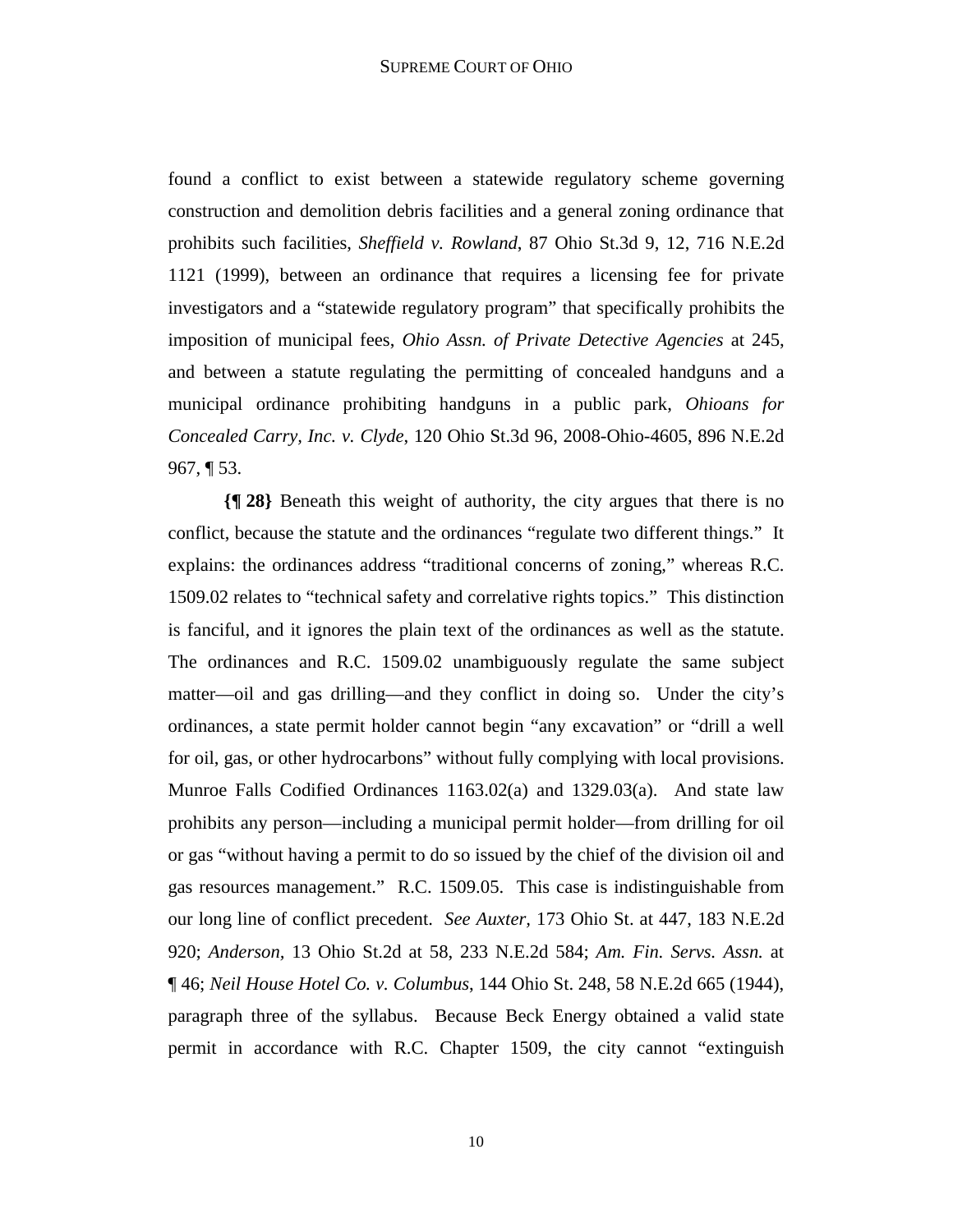privileges arising thereunder through the enforcement of zoning regulations." *Westlake v. Mascot Petroleum Co., Inc.*, 61 Ohio St.3d 161, 573 N.E.2d 1068 (1991), paragraph two of the syllabus.

**{¶ 29}** The city's ordinances create a second type of conflict with R.C. 1509.02. "In determining whether a conflict does exist, a court refers to the language of the statute to determine whether the General Assembly intended to preempt local regulation on the subject." *Westlake v. Mascot Petroleum Co.*, 61 Ohio St.3d 161, 164, 573 N.E.2d 1068 (1991). *See, e.g., Clermont*, 2 Ohio St.3d 44, 442 N.E.2d 1278; *Ohio Assn. of Private Detective Agencies,* 65 Ohio St.3d at 245, 602 N.E.2d 1147.

**{¶ 30}** R.C. 1509.02 not only gives ODNR "sole and exclusive authority to regulate the permitting, location, and spacing of oil and gas wells and production operations" within Ohio; it explicitly reserves for the state, to the exclusion of local governments, the right to regulate "all aspects" of the location, drilling, and operation of oil and gas wells, including "permitting relating to those activities." While R.C. 1509.02 preserves the extensive regulatory control given to municipalities over a wide range of infrastructure—from alleys to aqueducts, *see* R.C. 723.01 and 4513.34—it explicitly prohibits them from exercising those powers in a way that "discriminates against, unfairly impedes, or obstructs" the activities and operations covered by R.C. 1509.02.

**{¶ 31}** In *Clermont*, 2 Ohio St.3d 44, 442 N.E.2d 1278, we rejected a home rule challenge involving a similar provision, which prohibited any political subdivision from requiring additional zoning or other approval for the construction and operation of a state-licensed hazardous-waste facility. *Id*. at 49, quoting R.C.  $3734.05(D)(3)$ , now (E). In our view, this language was sufficient to supersede "any conflicting municipal ordinance." *Id*. at 49. We reach the same conclusion here.

11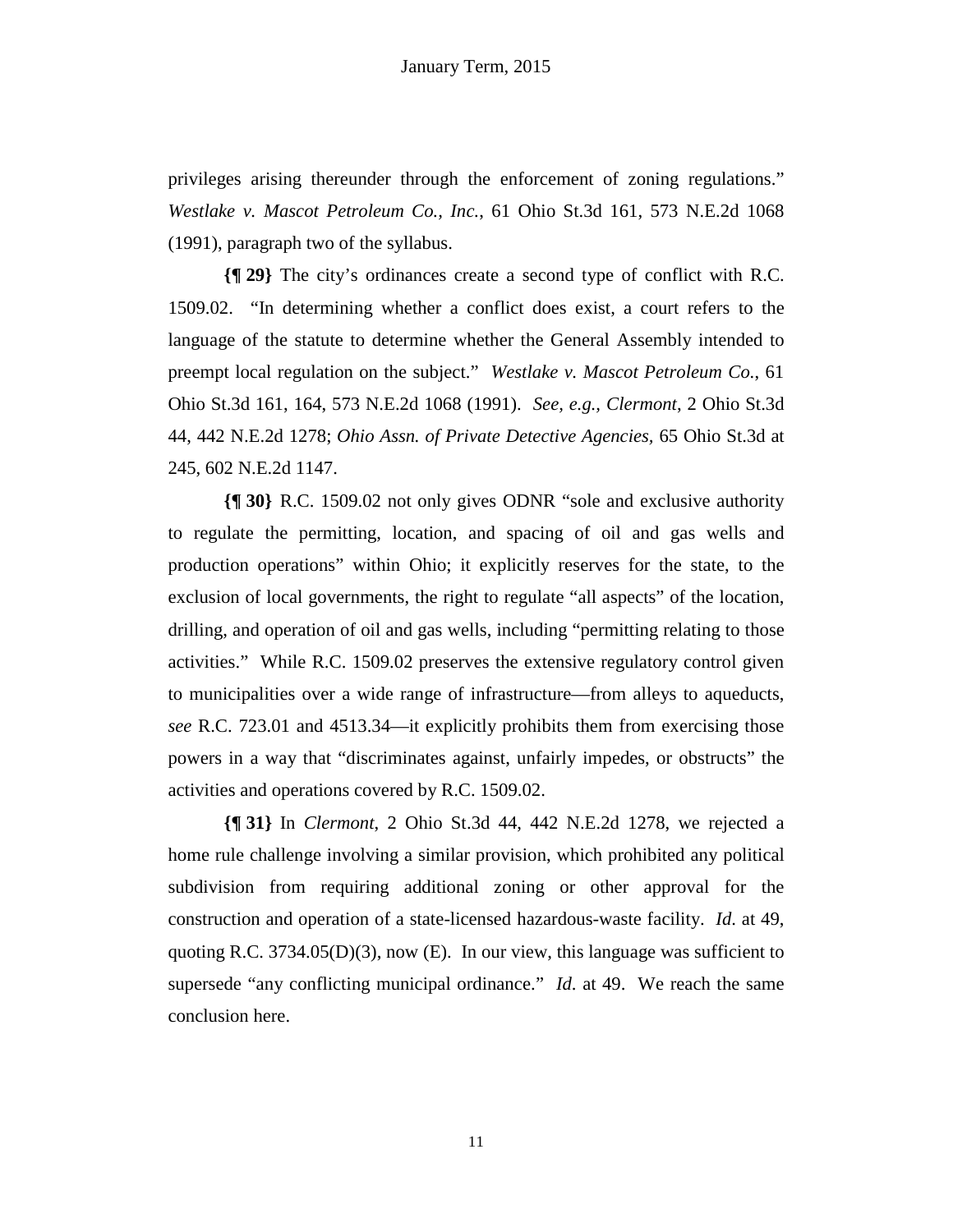#### SUPREME COURT OF OHIO

**{¶ 32}** Our recent decision in *Cleveland v. State*, 138 Ohio St.3d 232, 2014-Ohio-86, 5 N.E.3d 644, does not stand for a contrary proposition. In fact, that decision does not even involve the conflict prong of the home-rule analysis. We applied the general-law prong to R.C. 4921.25, the statute granting state regulatory authority over towing companies. *Id*. at ¶ 1, 15. Applying the fourpart general-law analysis in *Canton*, 95 Ohio St.3d 149, 2002-Ohio-2005, 766 N.E.2d 963, we struck down a part of the statute that exempted towing entities from municipal licensing and registration ordinances. *Id*. at ¶ 16. We reasoned that the exemption did not prescribe police, sanitary, or similar regulations, but instead purported only to limit legislative power of a municipal corporation to prescribe police, sanitary, or similar regulations. *Id*. at ¶ 8, 16. We did not decide whether the city ordinances in that case conflicted with general law: "that issue [was] not before us." *Id*. at ¶ 23.

**{¶ 33}** The city presents a variety of policy reasons why local governments and the state should work together, with the state controlling the details of well construction and operations and the municipalities designating which land within their borders is available for those activities. This is no doubt an interesting policy question, but it is one for our elected representatives in the General Assembly, not the judiciary. The issue before us is not whether the law *should* generally allow municipalities to have concurrent regulatory authority, but whether R.C. 1509.02 and the Home Rule Amendment *do* allow for the kind of double licensing at issue here. They do not. We make no judgment as to whether other ordinances could coexist with the General Assembly's comprehensive regulatory scheme. Rather, our holding is limited to the five municipal ordinances at issue in this case.

#### **Conclusion**

**{¶ 34}** Article II, Section 36 vests the General Assembly with the power to pass laws providing for the "*regulation* of methods of mining, weighing,

12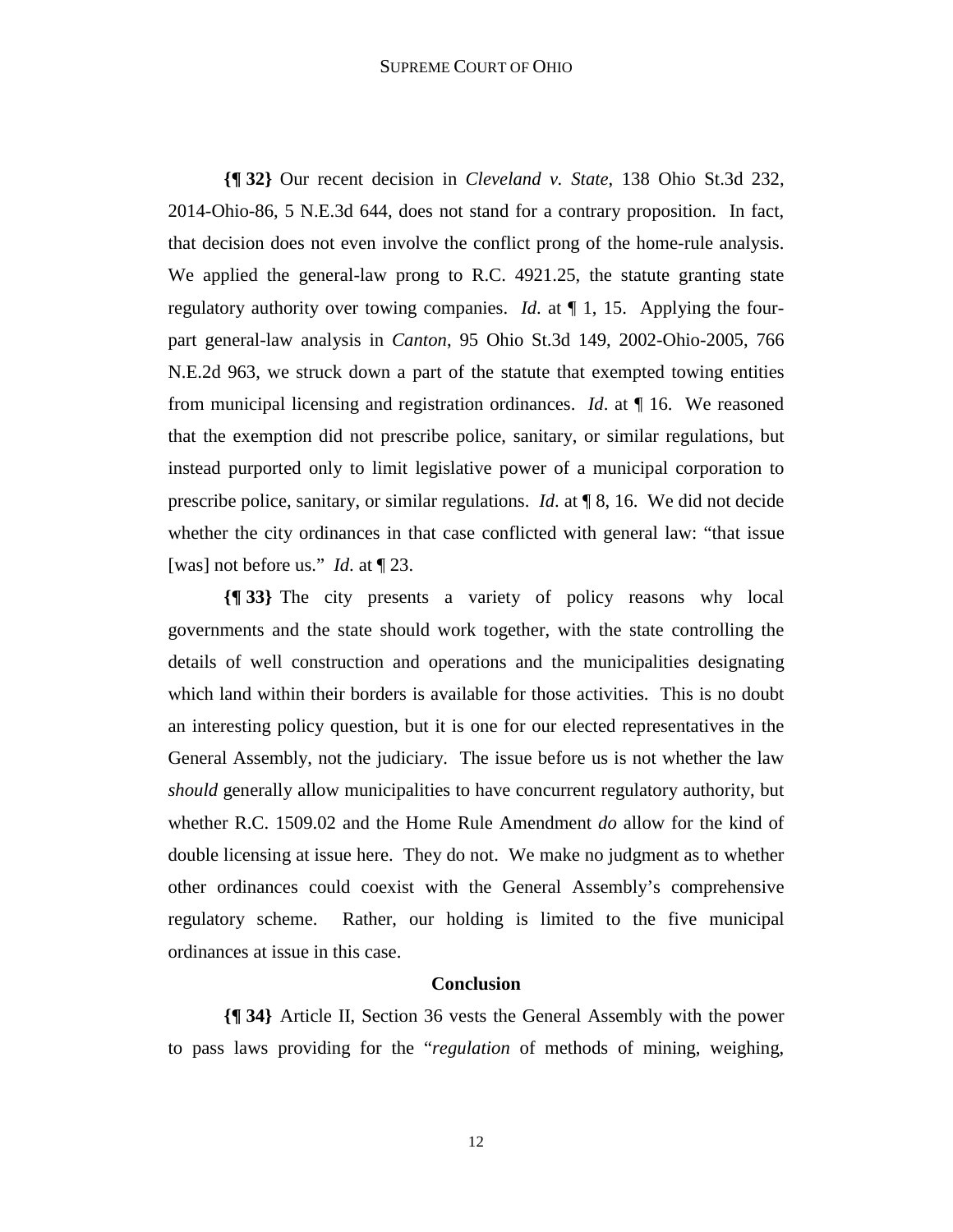measuring and marketing coal, *oil, gas and all other minerals*." (Emphasis added.) With the comprehensive regulatory scheme in R.C. Chapter 1509, the General Assembly has done exactly that. We hold that the Home Rule Amendment to the Ohio Constitution, Article XVIII, Section 3, does not allow a municipality to discriminate against, unfairly impede, or obstruct oil and gas activities and production operations that the state has permitted under R.C. Chapter 1509.

**{¶ 35}** Accordingly, we affirm the judgment of the court of appeals.

\_\_\_\_\_\_\_\_\_\_\_\_\_\_\_\_\_\_\_\_\_\_\_\_\_\_\_\_\_\_

Judgment affirmed.

O'CONNOR, C.J., and KENNEDY, J., concur.

O'DONNELL, J., concurs in judgment only.

PFEIFER, LANZINGER, and O'NEILL, JJ., dissent.

# **O'DONNELL, J., separately concurring in judgment only.**

**{¶ 36}** R.C. 1509.02 vests the Division of Oil and Gas Resources Management of the Ohio Department of Natural Resources ("ODNR") with "sole and exclusive authority to regulate the permitting, location, and spacing of oil and gas wells within the state," and I concur with the determination that this statute preempts local permitting ordinances applicable to the construction and operation of oil and gas wells within the municipality. Here, the city of Munroe Falls precludes drilling for oil and gas without obtaining a permit from the city and complying with its regulations on the technical aspects of drilling. Munroe Falls Codified Ordinances 1329.03. This parallel municipal permitting process for oil and gas wells conflicts with R.C. 1509.02, a general law, and is therefore preempted by R.C. Chapter 1509.

**{¶ 37}** Munroe Falls also regulates the placement of oil and gas wells through its zoning code as a conditional use in an I-1 (industrial) district, requiring a conditional use certificate before construction or excavation can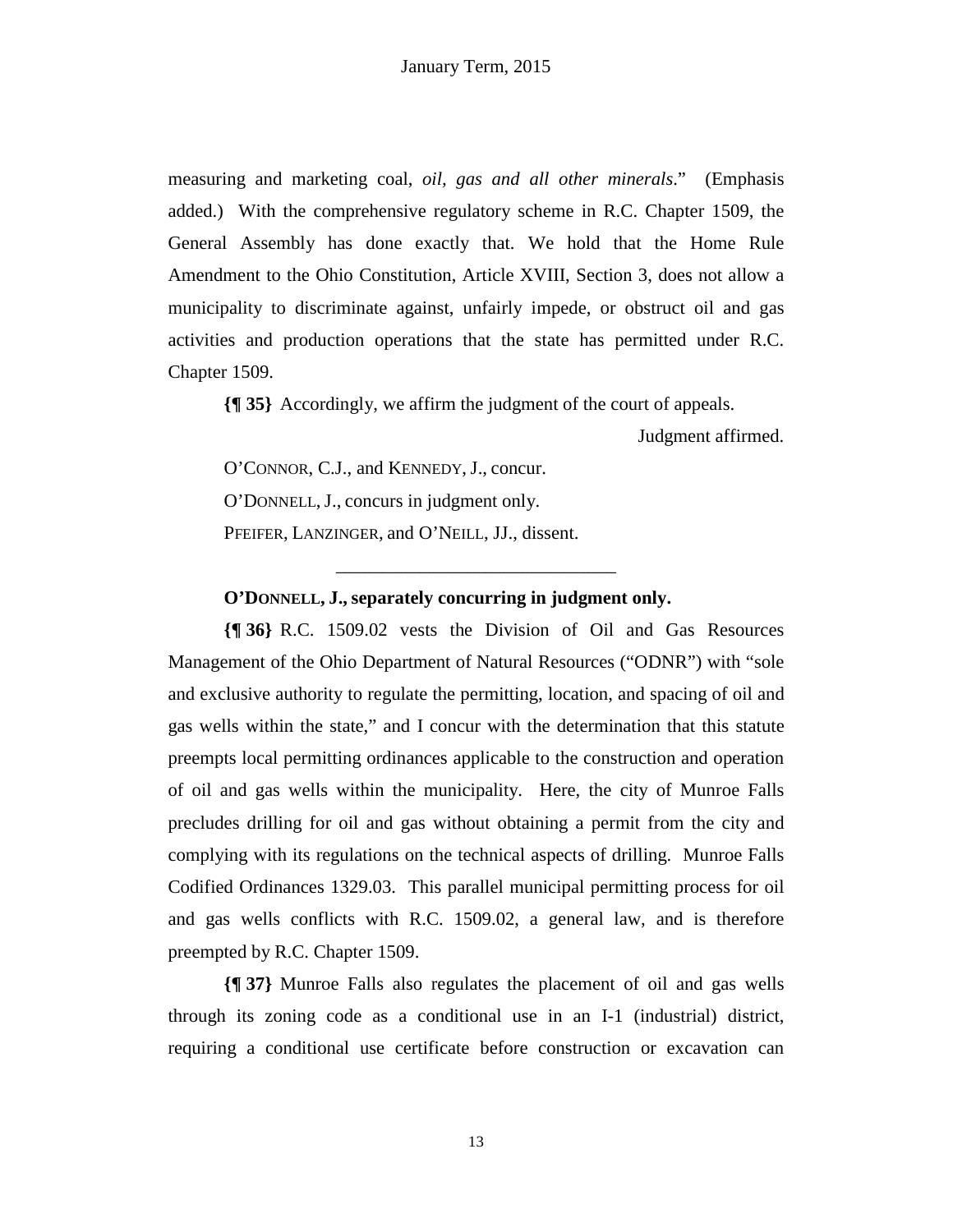commence. Munroe Falls Codified Ordinances 1133.03(c). However, in the case of oil and gas wells, the conditional use certificate specified by the zoning code is, in fact, the same permit required for oil and gas wells pursuant to Munroe Falls Codified Ordinances Chapter 1329. *See* Munroe Falls Codified Ordinances 1141.05(bb)(5) (" [Oil and gas wells] shall conform with all applicable rules and regulations set forth in the Codified Ordinances of the City of Munroe Falls"); 1329.03(a) (prohibiting drilling before a conditional use certificate has been granted). Because the zoning code incorporates the parallel municipal permitting scheme that is applicable only to oil and gas wells before allowing drilling as a conditional use, it too conflicts with general law and is also preempted by R.C. Chapter 1509.

**{¶ 38}** I write separately to emphasize the limited scope of our decision; "our holding is limited to the five municipal ordinances at issue in this case." Lead opinion at  $\P$  33. This appeal does not present the question whether R.C. 1509.02 conflicts with local land use ordinances that address only the traditional concerns of zoning laws, such as ensuring compatibility with local neighborhoods, preserving property values, or effectuating a municipality's longterm plan for development, by limiting oil and gas wells to certain zoning districts without imposing a separate permitting regime applicable only to oil and gas drilling.

**{¶ 39}** Thus, in my view, it remains to be decided whether the General Assembly intended to wholly supplant all local zoning ordinances limiting land uses to certain zoning districts without regulating the details of oil and gas drilling expressly addressed by R.C. Chapter 1509.

**{¶ 40}** Because municipal zoning is an exercise of police power, *Hudson v. Albrecht, Inc.*, 9 Ohio St.3d 69, 72, 458 N.E.2d 852 (1984), municipalities have the authority pursuant to Article XVIII, Section 3 of the Ohio Constitution to enact zoning ordinances that are not in conflict with general laws. As we recently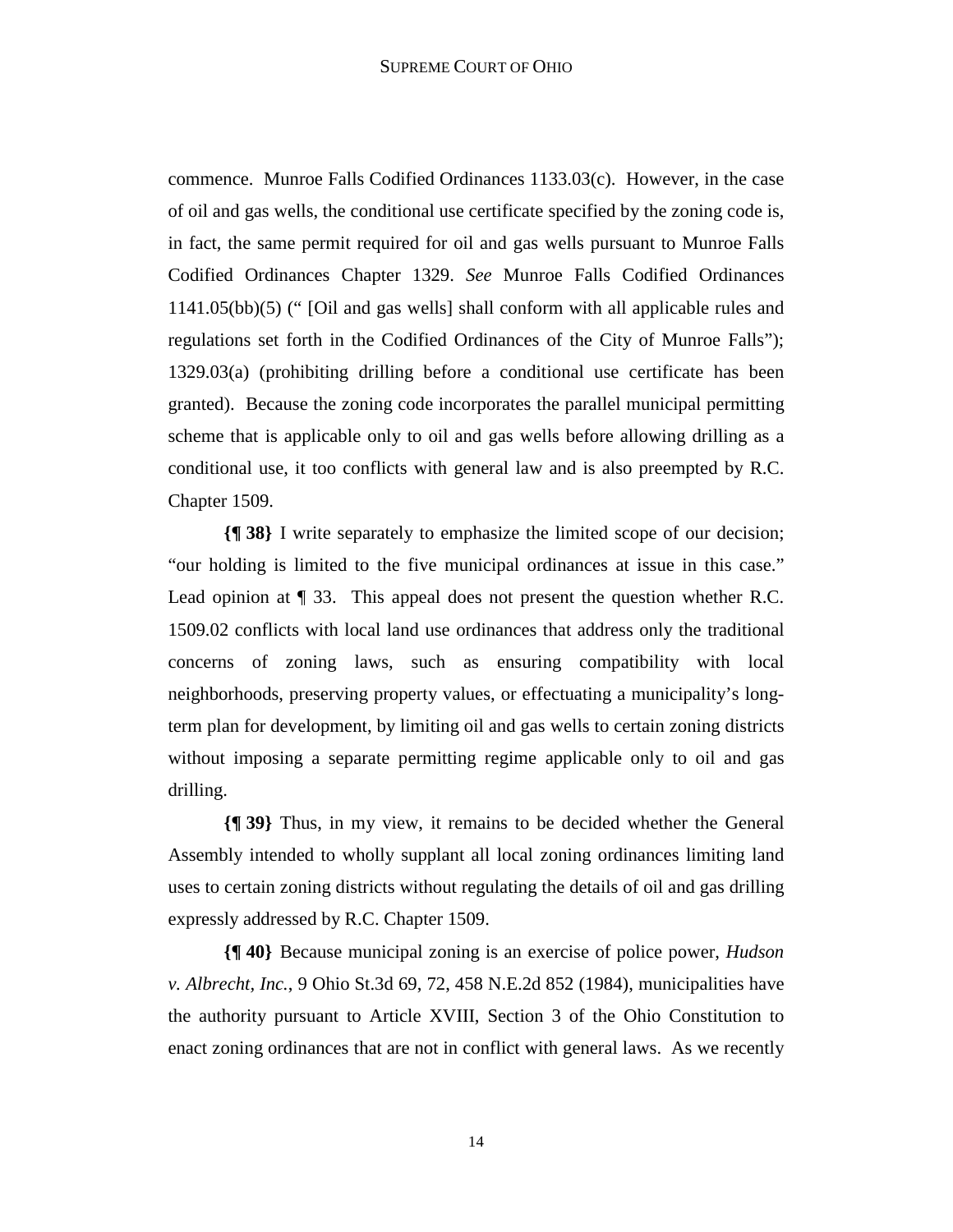recognized in *Cleveland v. State*, 138 Ohio St.3d 232, 2014-Ohio-86, 5 N.E.3d 644, "The General Assembly may not by statute prohibit the municipal home-rule authority granted by Article XVIII, Section 3 of the Ohio Constitution," *id.* at  $\P$  24, and "municipalities may supplement state law in  $* * *$  unregulated areas, provided that the city ordinances do not conflict with general laws," *id.* at ¶ 16.

**{¶ 41}** Importantly, a municipality's authority to enact zoning ordinances does not flow solely from the Ohio Constitution. R.C. 713.07 expressly provides that municipalities,

in the interest of the promotion of the public health, safety, convenience, comfort, prosperity, or general welfare, may regulate and restrict the location of buildings and other structures and of premises to be used for trade, industry, residence, or other specified uses, and for such purposes may divide the municipal corporation into districts of such number, shape, and area as are best suited to carry out the purposes of this section.

Thus, in addition to power derived from the Home Rule Amendment, municipalities have statutory authority to regulate land uses within zoning districts to promote the public health, safety, convenience, comfort, prosperity, and general welfare.

**{¶ 42}** We are obliged to accord "a strong presumption \* \* \* in favor of the validity of [a zoning] ordinance." *Albrecht* at 71. In addition, R.C. 1.51 provides that when statutory provisions such as R.C. 1509.02 and 713.07 appear to conflict, "they shall be construed, if possible, so that effect is given to both." Generally, when construing a statute, our paramount concern is "the legislative intent in the statute's enactment, and to discern this intent, we read words and phrases in context according to the rules of grammar and common usage." *Wilson*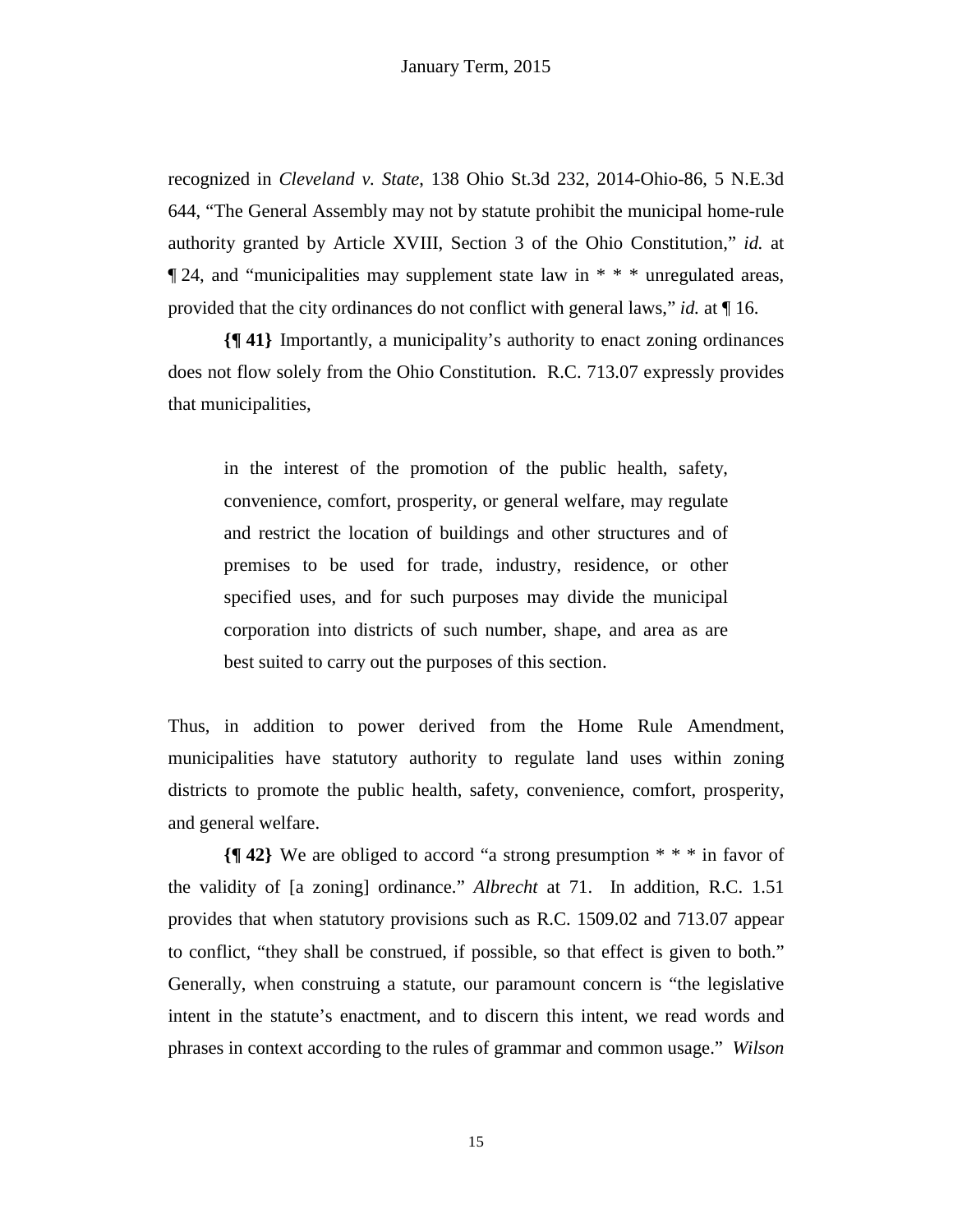*v. Kasich,* 134 Ohio St.3d 221, 2012-Ohio-5367, 981 N.E.2d 814, ¶ 13. But pursuant to R.C. 1.42, "Words and phrases that have acquired a technical or particular meaning, whether by legislative definition or otherwise, shall be construed accordingly."

**{¶ 43}** R.C. 1509.02 vests ODNR with sole and exclusive authority to regulate the location and spacing of oil and gas wells, but "location" and "spacing" have specialized, technical meanings in oil and gas law. As a leading treatise explains;

The purposes of statutes and administrative orders fixing the location of oil and gas wells with respect to surface property lines and other wells are to protect the rights of land or mineral owners by preventing net drainage between tracts, to prevent economic waste resulting from the draining of unnecessary wells and to prevent physical waste which may be caused by crowded drilling operations.

1 Summers, *The Law of Oil & Gas*, Section 5.1, at 268 (3d Ed.2004). The "spacing and location of wells \* \* \* maximize the efficient production of oil and gas," *id*., Section 1.8, at 7, and protect correlative rights. *See Bernstein v. Bush*, 29 Cal.2d 773, 780, 177 P.2d 913 (1947) ("The wasteful use of offset wells was recognized as one of the evils sought to be minimized by the enactment of well spacing regulations"); *Samson Resources Co. v. Corp. Comm.*, 1985 OK 31, 702 P.2d 19, 22 (explaining that location and spacing orders are justified by the public interest in correlative rights); *Coastal Oil & Gas Corp. v. Garza Energy Trust*, 268 S.W.3d 1, 15 (Tex.2008) (noting that spacing and density orders protect correlative rights of land owners while serving the state interest in conserving natural resources).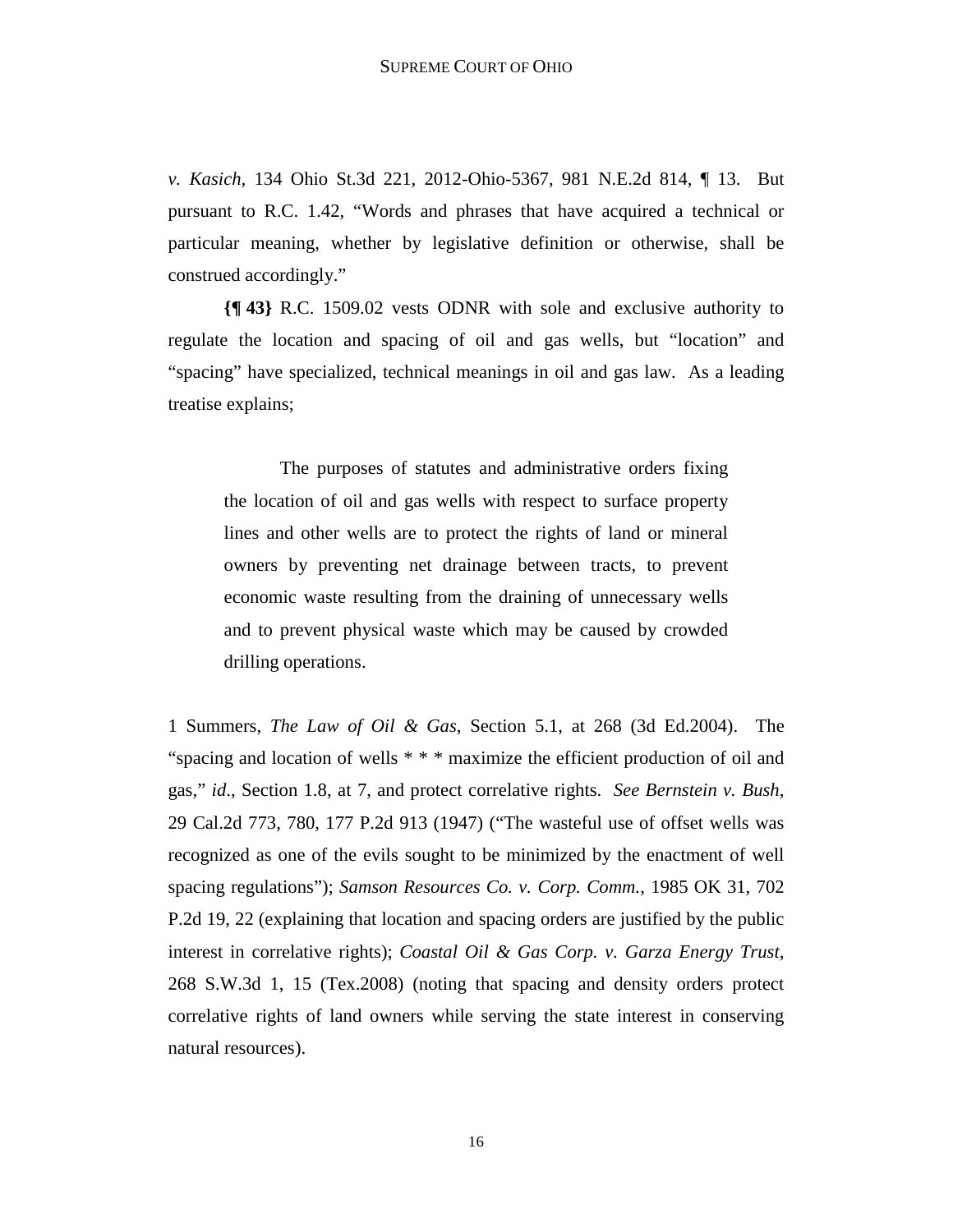**{¶ 44}** The terms "location" and "spacing" thus relate to the placement of wells on a tract in relation to the resource pool and to each other. Scientific expertise regarding the physical characteristics of oil and gas reserves is required to efficiently produce oil and gas, prevent waste, and protect the correlative rights of neighbors, which is the basis for regulating the location and spacing of wells in the first place. *See generally* 1 Summers, *The Law of Oil & Gas*, Sections 3.9 and 4.28. In contrast, that same scientific and regulatory expertise is not required to determine whether an oil and gas well is compatible with the character and aesthetics of a particular zoning district, such as a residential neighborhood, and we generally presume that zoning authorities are far more familiar with local conditions and therefore are better able to make land use decisions. *See generally Albrecht.*, 9 Ohio St.3d at 71, 458 N.E.2d 852. We also expect that those who make land use decisions will be directly accountable to the people affected by them. Regulators at ODNR, on the other hand, are not.

**{¶ 45}** Courts of last resort in other jurisdictions have declined to view preemptive language in oil and gas statutes that preclude all local regulation of oil and gas drilling as irreconcilable with local zoning laws. In *Wallach v. Dryden*, 23 N.Y.3d 728, 992 N.Y.S.2d 710 (2014), the Court of Appeals of New York held that a statute expressly superseding all local laws "relating to the regulation" of the oil and gas industry "preempt[s] only local laws that purport to regulate the actual operations of oil and gas activities, not zoning ordinances that restrict or prohibit certain land uses within town boundaries." *Id.* at 744, 746, 992 N.Y.S.2d 710. The Supreme Court of Pennsylvania in *Huntley & Huntley, Inc. v. Oakmont Borough Council*, 600 Pa. 207, 964 A.2d 855 (2009), concluded that a statute superseding all municipal ordinances purporting to regulate oil and gas well operations does not preempt a local zoning restriction excluding oil and gas wells from certain residential districts. *Id.* at 225-226. The Supreme Court of Colorado, in holding that state regulation of the oil and gas industry did not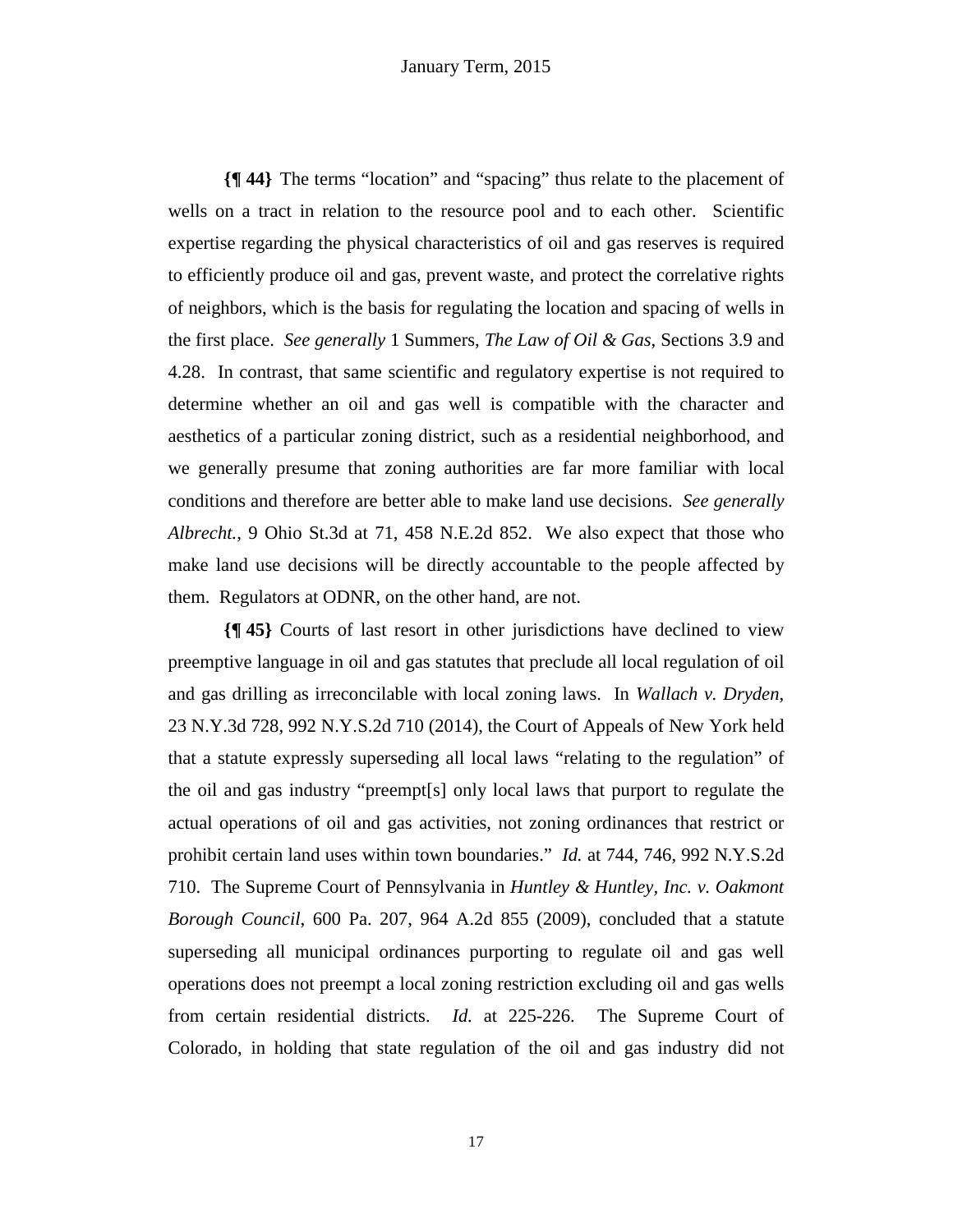preempt a county's land use authority, put it aptly in explaining that "we reasonably may expect that any legislative intent to prohibit a county from exercising its land-use authority over those areas of the county in which oil development or operations are taking place or are contemplated would be clearly and unequivocally stated." *La Plata Cty. Bd. of Commrs. v. Bowen/Edwards Assocs., Inc.,* 830 P.2d 1045, 1057 (Colo.1992).

**{¶ 46}** In enacting R.C. Chapter 1509, the General Assembly sought to preempt the inconsistent patchwork of local health and safety regulations governing the technical aspects of drilling that had been permitted by the former version of the statute. *See generally Newbury Twp. Bd. of Trustees v. Lomak Petroleum (Ohio), Inc.*, 62 Ohio St.3d 387, 389, 583 N.E.2d 302 (1992) (noting that former R.C. 1509.39 had provided that "local governments are not prevented from enacting and enforcing health and safety standards for the drilling and exploration of oil and gas, provided that they are not less restrictive than existing state requirements"). If the legislature had intended to override all local zoning ordinances that affect oil and gas drilling, it could have declared that intent, such as it did in the case of hazardous waste facilities, R.C. 3734.05(E), public utilities, R.C. 519.211(A), casinos, R.C. 3772.26(A), and licensed residential facilities, R.C. 5123.19(P). It could also have created a statutory scheme that addresses local land use and planning issues. Yet it did not do so.

**{¶ 47}** Nothing in R.C. Chapter 1509 expressly addresses zoning or requires ODNR to regulate the location of oil and gas wells to ensure compatibility with local land use, preserve property values, effectuate a municipality's long-term plan for development, or uphold any of the other traditional goals of zoning. It has not addressed those matters and instead permits ODNR to deny an oil and gas well permit if "there is a substantial risk that the operation will result in violations of this chapter or rules adopted under it that will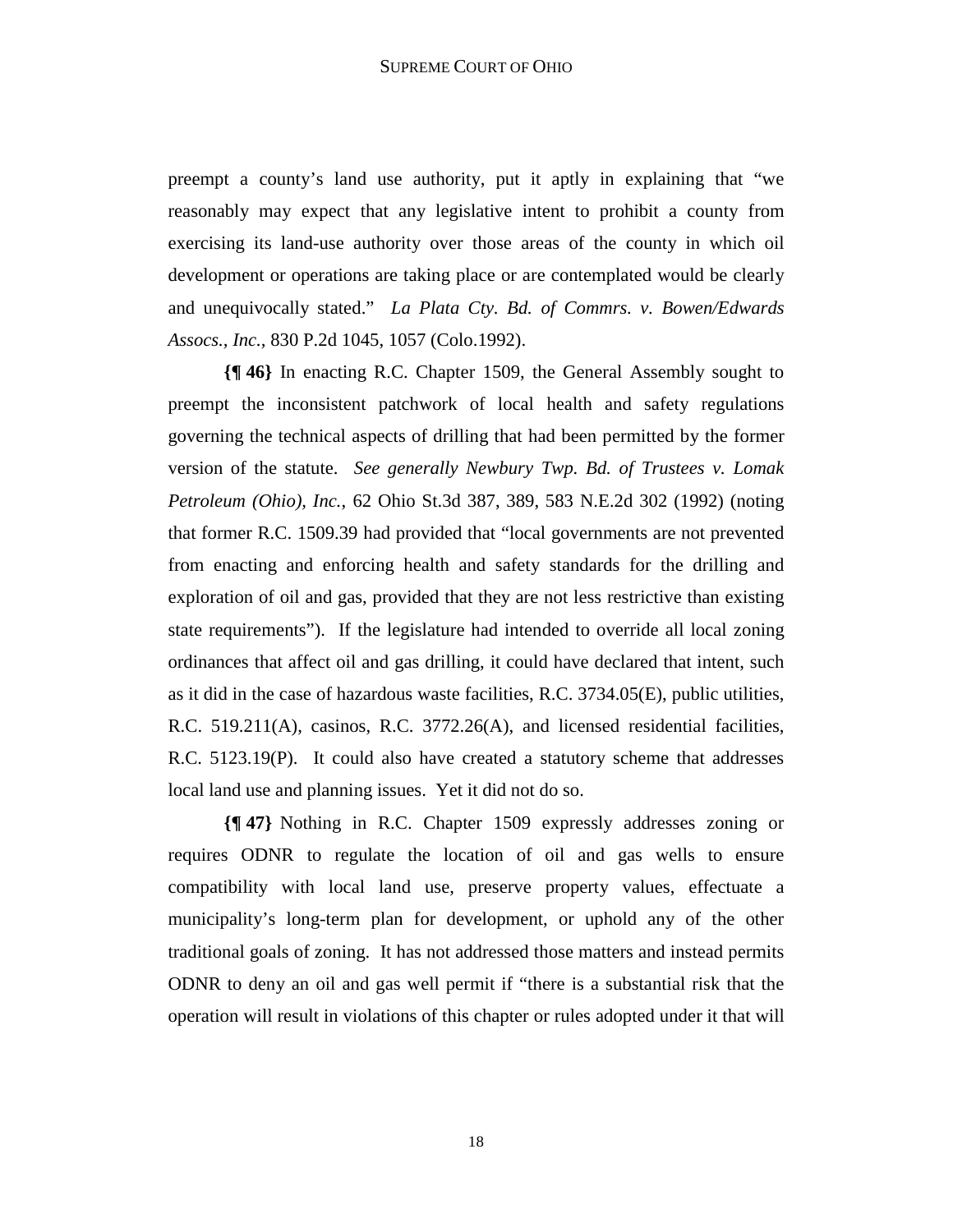present an imminent danger to public health or safety or damage to the environment." R.C. 1509.06(F).

**{¶ 48}** Accordingly, whether a municipality has authority to enact zoning ordinances that affect oil and gas wells within its territory is a question yet to be decided, and for that reason, I concur in the resolution of this case.

\_\_\_\_\_\_\_\_\_\_\_\_\_\_\_\_\_\_\_\_\_\_\_\_\_\_\_\_\_\_

KENNEDY, J., concurs in the foregoing opinion.

# **PFEIFER, J., dissenting.**

**{¶ 49}** The oil booms keep coming in Ohio. With booms come creative and desperate methods of staking a claim. In the 1890s, Ohio became the site of some of the world's first offshore drilling, as oil derricks were constructed in the middle of Grand Lake St. Mary's. Oeters & Gulick, *Images of America: Miami and Erie Canal* 79 (2014). It's said that during the boom in the villages of Bremen and New Straitsville in the early 1900s, "[w]ells were often so close together that a person could jump from one derrick floor to another." Spencer, *A Journey Through Two Early Ohio Oil Booms: The Northwest Ohio and the Bremen-New Straitsville Booms*, Oil-Industry History (Dec.2008), abstracted at http://www.petroleumhistory.org /journal/vol\_9. html#spencer. In the 1960s in Morrow County, "wells [could] be seen in farm fields and backyards, around cemeteries and even on home-plate of what was a schoolyard baseball diamond in the village of Edison." *Oil Wells Bloom in Morrow County, 1 in Every 4 Good*, Sandusky Register (Feb. 3, 1964) 5.

**{¶ 50}** It appears that the General Assembly has attempted to bring order to Ohio's historically scattershot way of dealing with oil booms. I would find that R.C. 1509.02 leaves room for municipalities to employ zoning regulations that do not conflict with the statute. By leaving some space for local control, the General Assembly has recognized that a "big picture" approach with local input is the best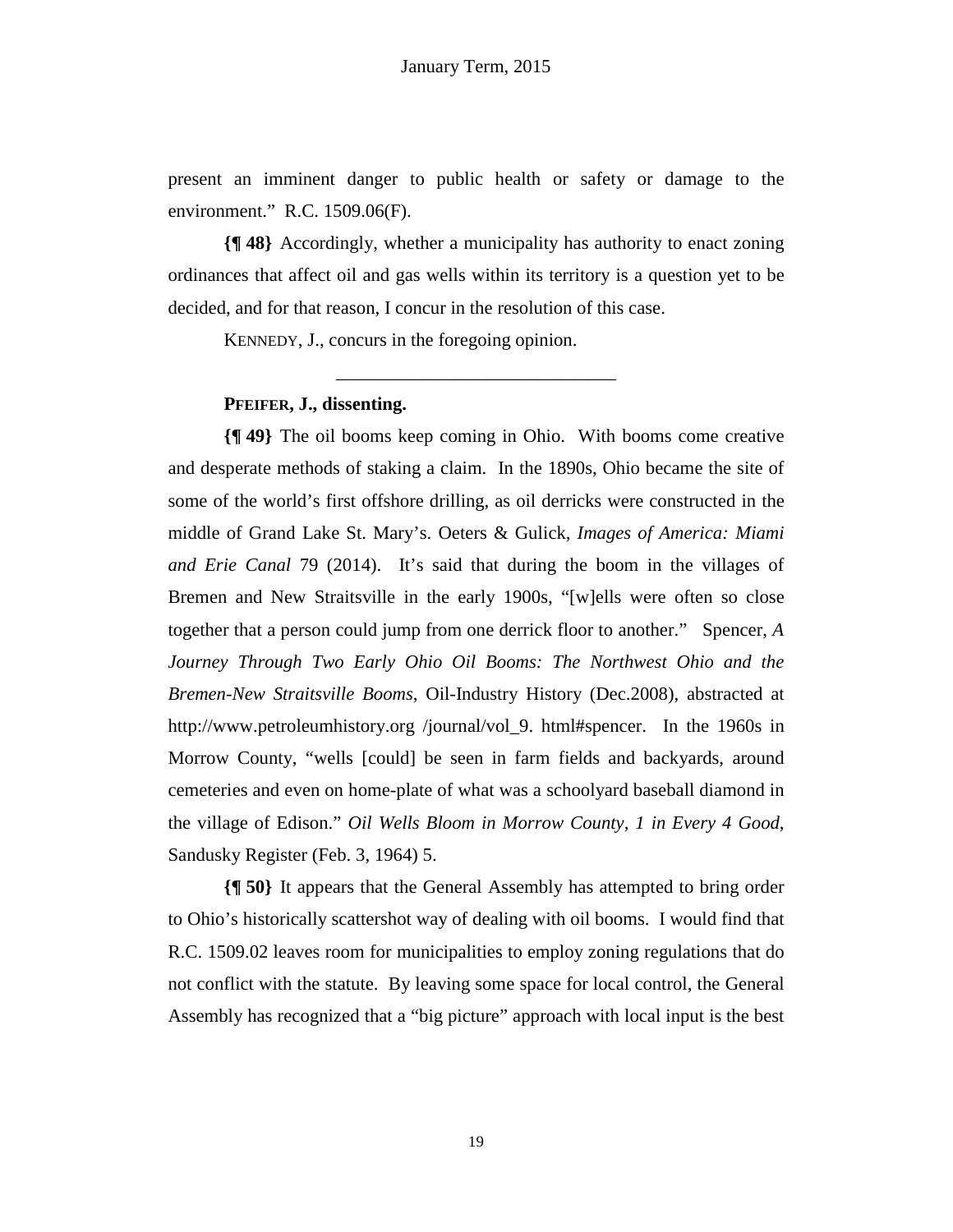way to encourage the responsible and sustainable development of Ohio's natural resources.

\_\_\_\_\_\_\_\_\_\_\_\_\_\_\_\_\_\_\_\_\_\_\_\_\_\_\_\_\_\_

**{¶ 51}** Accordingly, I join Justice Lanzinger's dissent.

#### **LANZINGER, J., dissenting.**

**{¶ 52}** Because it is not clear to me that the Munroe Falls zoning ordinances actually conflict with a general state statute, I respectfully dissent. I believe that local zoning ordinances can have a place beside the state's statutes regulating oil and gas activities.

**{¶ 53}** The lead opinion restricts home-rule power using language from R.C. 1509.02, which sets forth the General Assembly's intent to create the Division of Oil and Gas Resources Management within the Department of Natural Resources:

Nothing in this section affects the authority granted to the director of transportation and local authorities in section 723.01 or 4513.34 of the Revised Code, provided that the authority granted under those sections shall not be exercised in a manner that discriminates against, unfairly impedes, or obstructs oil and gas activities and operations regulated under this chapter.

**{¶ 54}** But R.C. 723.01 relates to public roads, and R.C. 4513.34 to certain highway permits. Neither mentions local zoning ordinances.

**{¶ 55}** Article II, Section 36 of the Ohio Constitution vests the General Assembly with the power to pass laws providing for the "regulation of *methods of mining, weighing, measuring and marketing* coal, oil, gas and all other minerals." (Emphasis added.) R.C. 1509.02 has broad language stating that "regulation of oil and gas activities is a matter of general statewide interest that requires uniform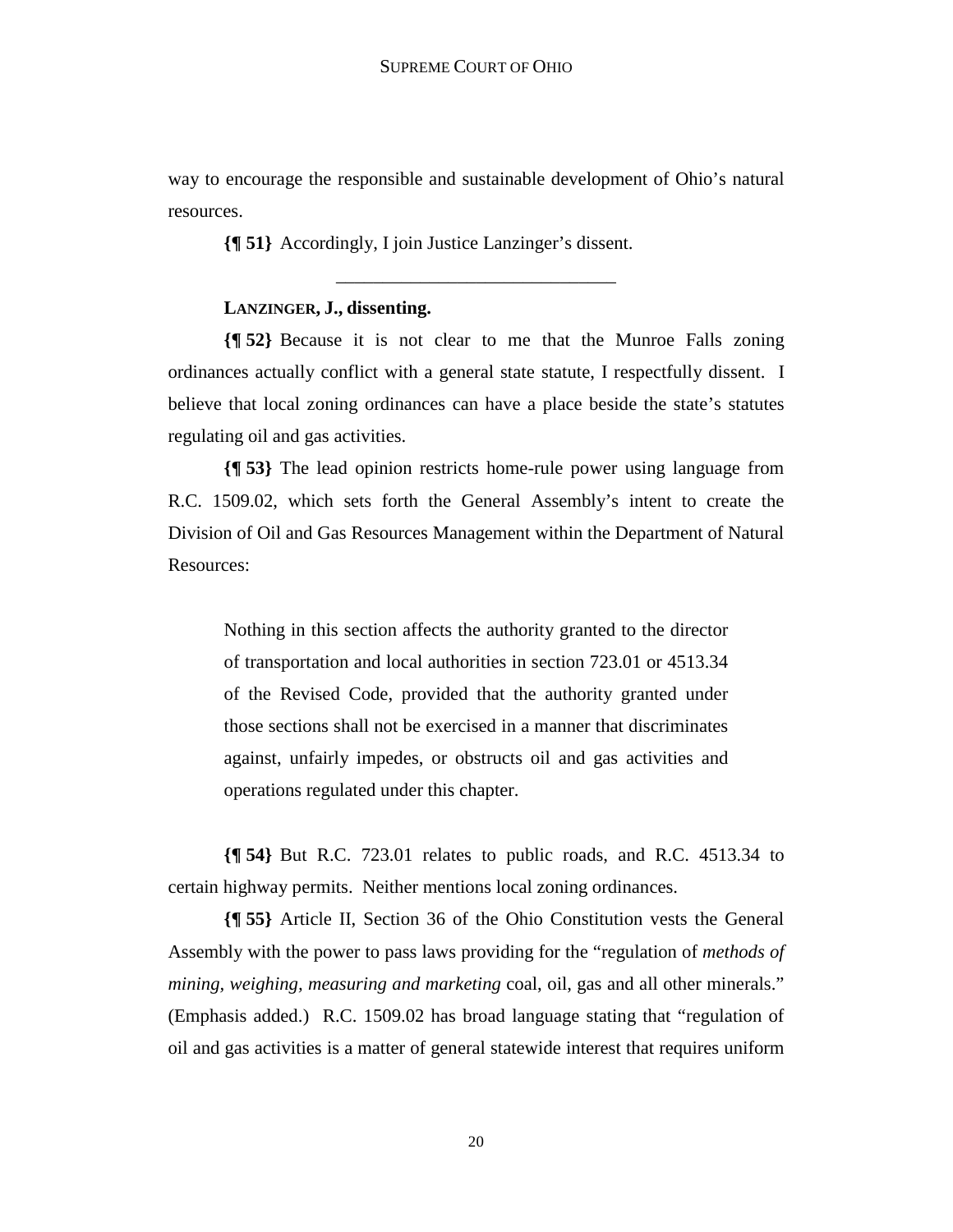statewide regulation" and that R.C. Chapter 1509 constitutes "a comprehensive plan with respect to all aspects of the locating, drilling, well stimulation, completing, and operating of oil and gas wells within this state, including site construction and restoration, permitting related to those activities, and the disposal of wastes from those wells."

**{¶ 56}** But the broad language of a preemption clause is not sufficient to create a conflict. We have never held that a preemption statement alone is sufficient to divest municipalities of their constitutional right to home rule. To the contrary, a declaration by the General Assembly of its intent to preempt a field of legislation "does not trump the constitutional authority of municipalities to enact legislation pursuant to the Home Rule Amendment, provided that the local legislation is not in conflict with general laws." *Am. Fin. Servs. Assn. v. Cleveland*, 112 Ohio St.3d 170, 2006-Ohio-6043, 858 N.E.2d 776, ¶ 31. *See also Ohioans for Concealed Carry, Inc. v. Clyde*, 120 Ohio St.3d 96, 2008-Ohio-4605, 896 N.E.2d 967, ¶ 29.

**{¶ 57}** While important in determining whether a statute is a general law, a preemption statement alone has no relevance to the existence or nonexistence of any conflict between local and state regulations.

#### *R.C. 1509.02 does not specifically prohibit local zoning regulation*

**{¶ 58}** An examination of R.C. Chapter 1509 and regulations governing the drilling of oil and gas wells reveals that there is no explicit reference to local zoning. "In order for such a conflict [between state laws and local ordinances] to arise, the state statute must positively permit what the ordinance prohibits, or vice versa, regardless of the extent of state regulation concerning the same object." *Cincinnati v. Hoffman*, 31 Ohio St.2d 163, 169, 285 N.E.2d 714 (1972). R.C. 1509.02 subjects the drillers of oil and gas wells to the supervision of a state agency—the Ohio Department of Natural Resources ("ODNR"). But the statute itself does not set forth any requirements that conflict with the city's zoning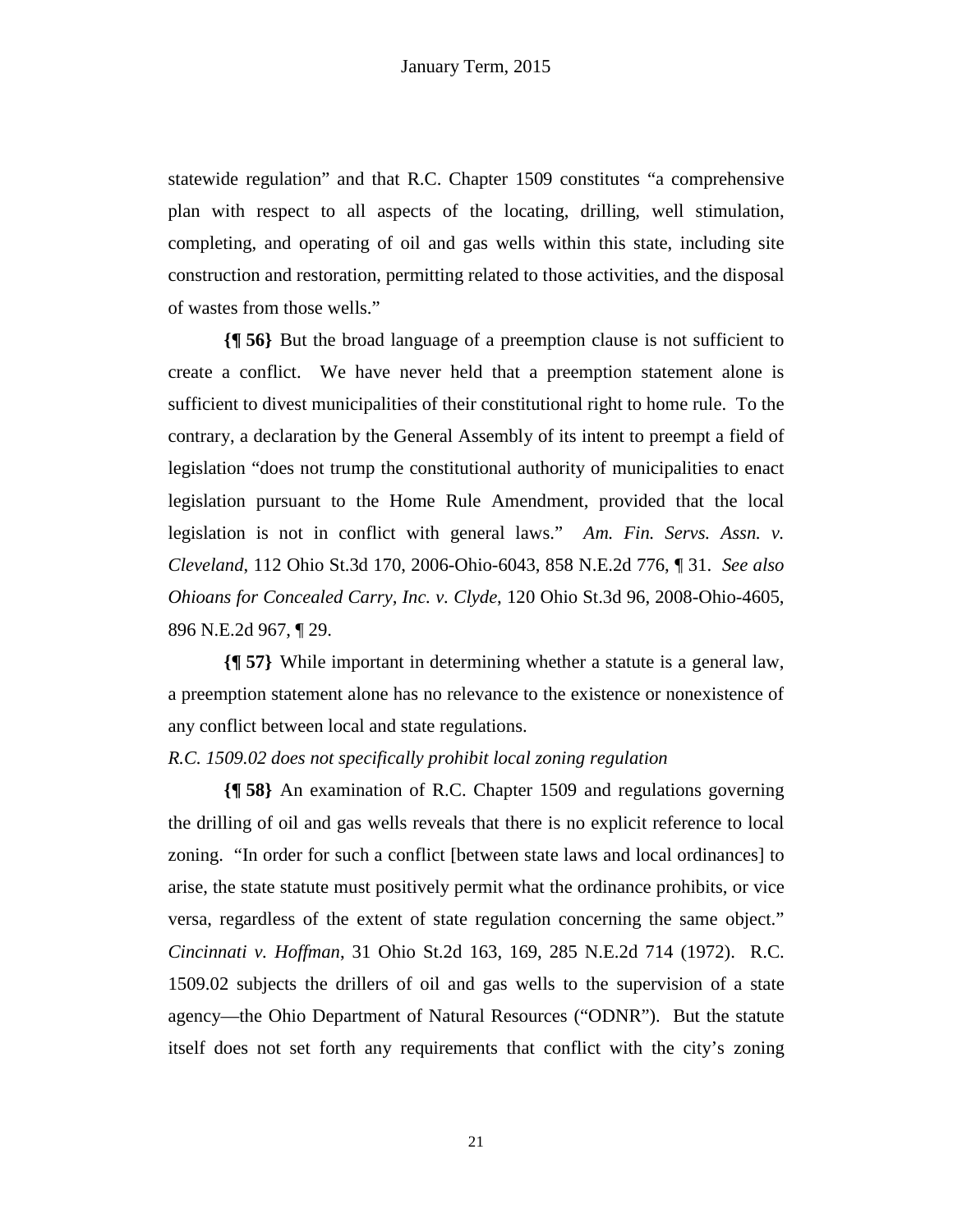ordinances. Nor does R.C. 1509.02 purport to take away authority from municipalities in enacting their own police, sanitary, and other similar regulations in this area. The vague declaration of intent to occupy the field is insufficient to show an actual conflict, and nothing in the statute expressly prohibits supplemental, nonconflicting local regulation. There is room for both state and local regulation for the drilling of oil and gas.

**{¶ 59}** A recent case is illustrative. We recently severed part of R.C. 4921.25 because it purported to preempt or limit legislative power of municipal corporations to pass police, sanitary, or similar regulations relating to tow-truck operations. *Cleveland v. State*, 138 Ohio St.3d 232, 2014-Ohio-86, 5 N.E.3d 644, ¶ 16. We relied on Article XVIII, Section 3 of the Ohio Constitution, which provides that "[m]unicipalities shall have authority \* \* \* to adopt and enforce within their limits such local police, sanitary and other similar regulations, as are not in conflict with general laws." *Id*. at ¶ 16. Although the statute had subjected towing entities to regulation by the Public Utilities Commission, we recognized that there were areas that might not be regulated by the PUCO, thus allowing municipalities to supplement the state law. *Id.* Because the second sentence of R.C. 4921.25 attempted to eliminate any municipal regulation, we held that it violated the Home Rule Amendment. *Id*.

**{¶ 60}** The General Assembly knows how to specifically prohibit the enforcement of local zoning ordinances as part of a statewide and comprehensive legislative scheme. *See, e.g.*, R.C. 3734.05(E) (hazardous waste—"No political subdivision of this state shall require any additional zoning or other approval, consent, permit, certificate, or condition for the construction or operation of a hazardous waste facility"); R.C. 3772.26(A) (casinos—"no local zoning, land use laws, subdivision regulations or similar provisions shall prohibit the development or operation of the four casino facilities"); R.C. 5103.0318 (foster homes—"No municipal, county, or township zoning regulation shall require a conditional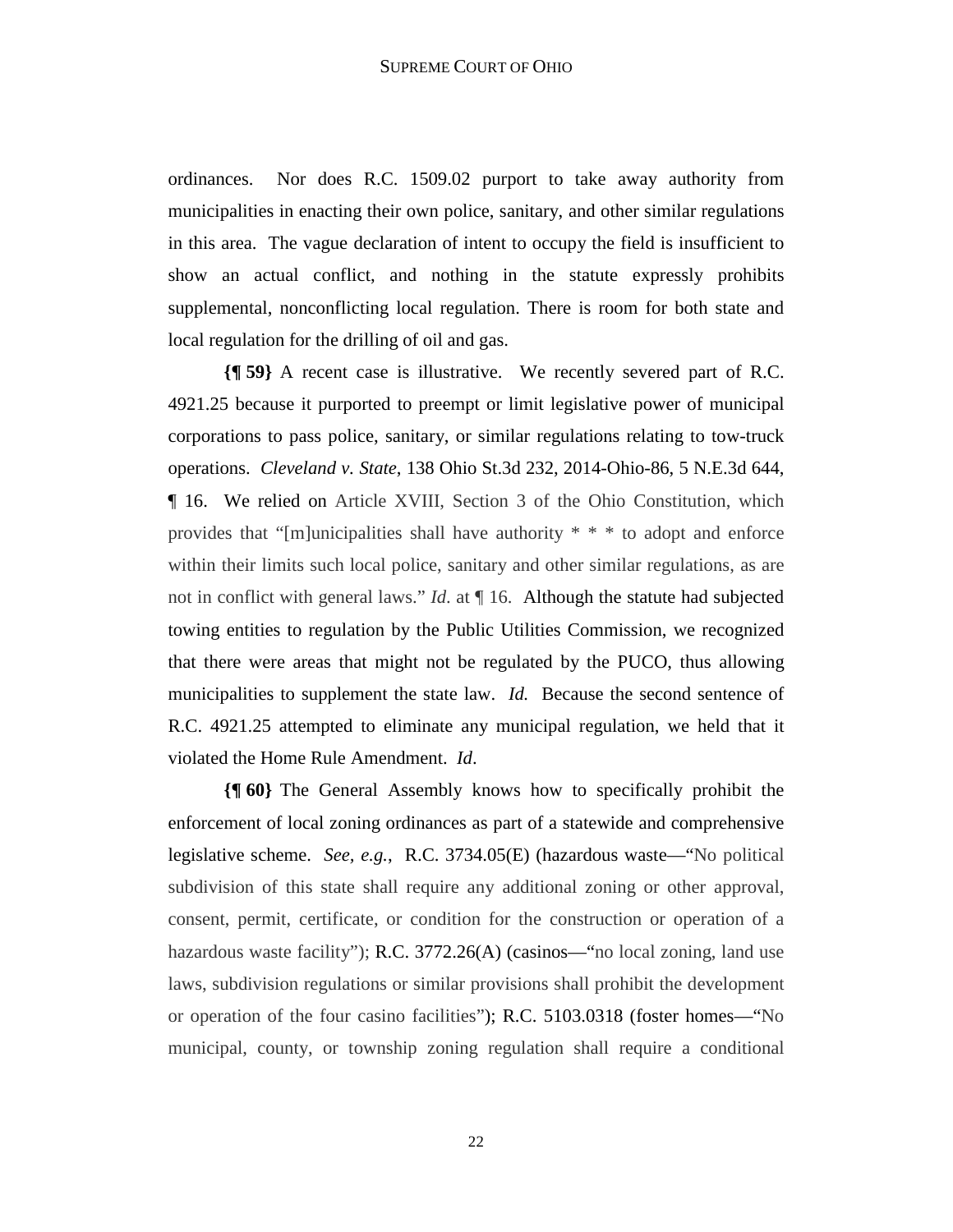permit or any other special exception certification for any certified foster home"); R.C. 5104.054 (day-care homes—"No municipal, county, or township zoning regulations shall require a conditional use permit or any other special exception certification for any such type B family day-care home"). R.C. Chapter 1509 has no similar language.

*Municipalities may supplement general law with nonconflicting zoning ordinances* 

**{¶ 61}** The city's argument that there is no conflict because its ordinances and R.C. Chapter 1509 regulate different things is not "fanciful." Lead opinion at ¶ 28. The ordinances reflect traditional zoning concerns, while the state statutes control technical aspects of the drilling of an oil and gas well. Local zoning exists to address such concerns as traffic control, traffic volume, property values, enhancement of municipal revenue, costs of municipal improvement, land use, nuisance abatement, and the general welfare and development of the community as a whole. *Willott v. Beachwood,* 175 Ohio St. 557, 560, 197 N.E.2d 201 (1964). Municipalities are more familiar with local conditions and are in the best position to determine which zoning regulations will best promote the health, safety, and general welfare of their communities. *Hudson v. Albrecht, Inc.*, 9 Ohio St.3d 69, 71-72, 458 N.E.2d 852 (1984). This is why a "strong presumption" exists in favor of the validity of the ordinances, *id.,* a fact that the lead opinion does not mention.

**{¶ 62}** Several cases are cited for the proposition that zoning regulations may not prohibit state licensing. But two of the cases sidestepped any discussion of zoning. *See Auxter v. Toledo*, 173 Ohio St. 444, 449, 183 N.E.2d 920 (1962) (addressing local liquor licensing ordinance and expressly declining to consider either the validity of any other local provisions purporting to regulate the business of selling liquor or the effect of municipal zoning regulations on that business); *Anderson v. Brown*, 13 Ohio St.2d 53, 59, 233 N.E.2d 584 (1968) (addressing portions of a township ordinance regulating health, safety, and licensing of trailer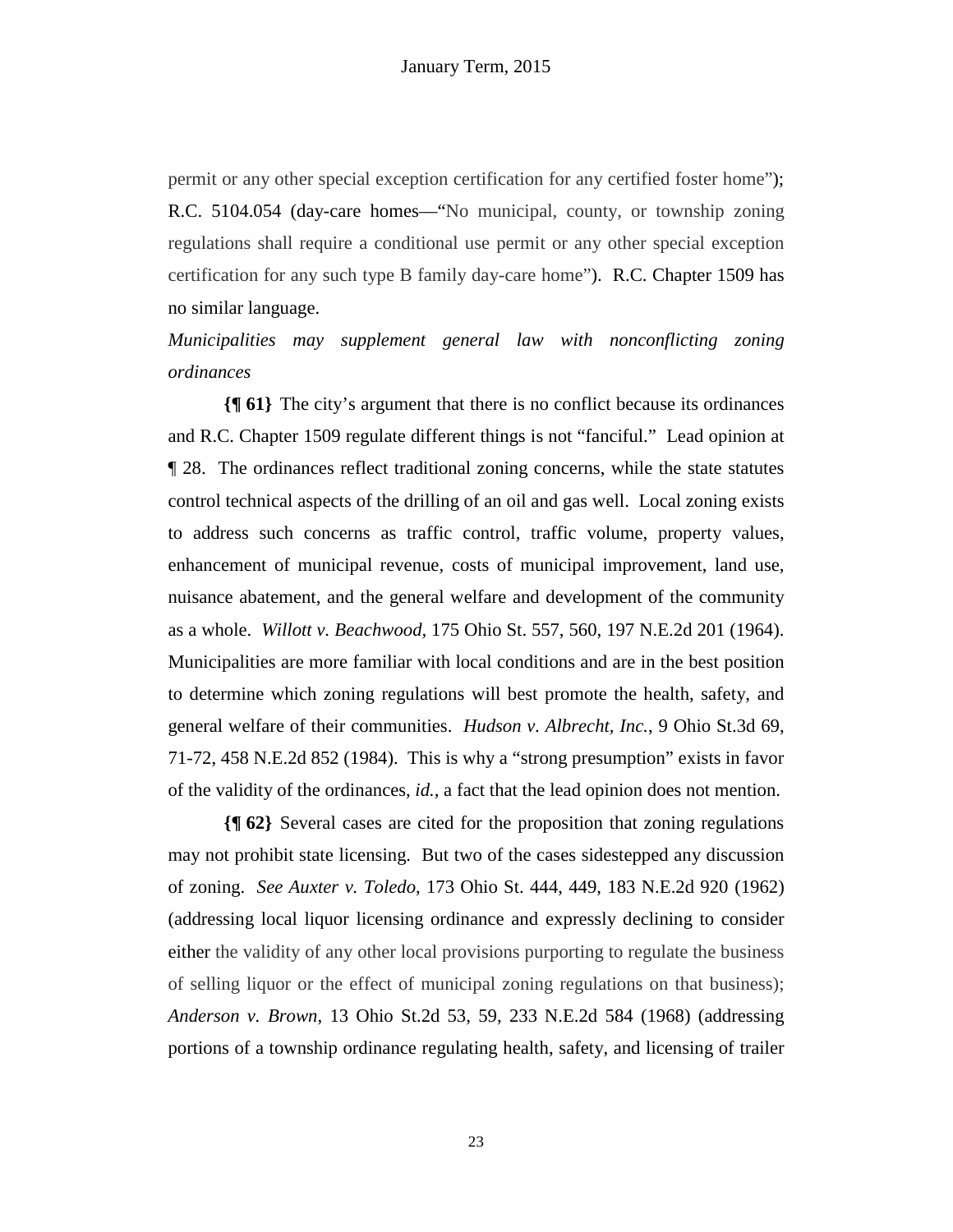parks, but refusing to address other portions of the ordinance, which "may or may not be able to stand as zoning regulations"). Aside from one case, the others did not mention zoning at all.

**{¶ 63}** In *Westlake v. Mascot Petroleum Co., Inc.*, 61 Ohio St.3d 161, 573 N.E.2d 1068 (1991), we did hold that a municipality could not extinguish a state liquor license through local zoning enforcement. But that decision rested in large part on statutory amendments that reserved the authority to regulate the sale and consumption of alcoholic beverages *exclusively and unambiguously* for the state. *Id.* at 167-168. The same is not true here.

**{¶ 64}** What I believe must be recognized is that the state and the local authority have differing interests in this important matter. The purpose of comprehensive local zoning is the exercise of local police power to promote the health, safety, and general welfare of the public. *Negin v. Mentor Bd. of Bldg. & Zoning Appeals,* 69 Ohio St.2d 492, 495, 433 N.E.2d 165 (1982). The purpose of R.C. Chapter 1509 is to regulate methods of producing oil and gas statewide. R.C. 1509.02. These legislative purposes are distinct, and together they present dual conditions to the operation of the oil and gas industry.

**{¶ 65}** The five ordinances of Munroe Falls were struck down by the court of appeals as though the city were attempting to impose its own requirements on the oil and gas drilling industry. The court of appeals looked at the ordinances as supplanting rather than as supplementing state regulation. No court has yet examined whether these city ordinances can stand separate and apart as zoning regulations that supplement the state regulatory scheme. I would return this case to the appellate court to do so.

**{¶ 66}** This case illustrates again the tension between local and state authorities and the exercise of the powers granted to each by the Constitution. At the very least, there should be recognition of the distinct concerns of each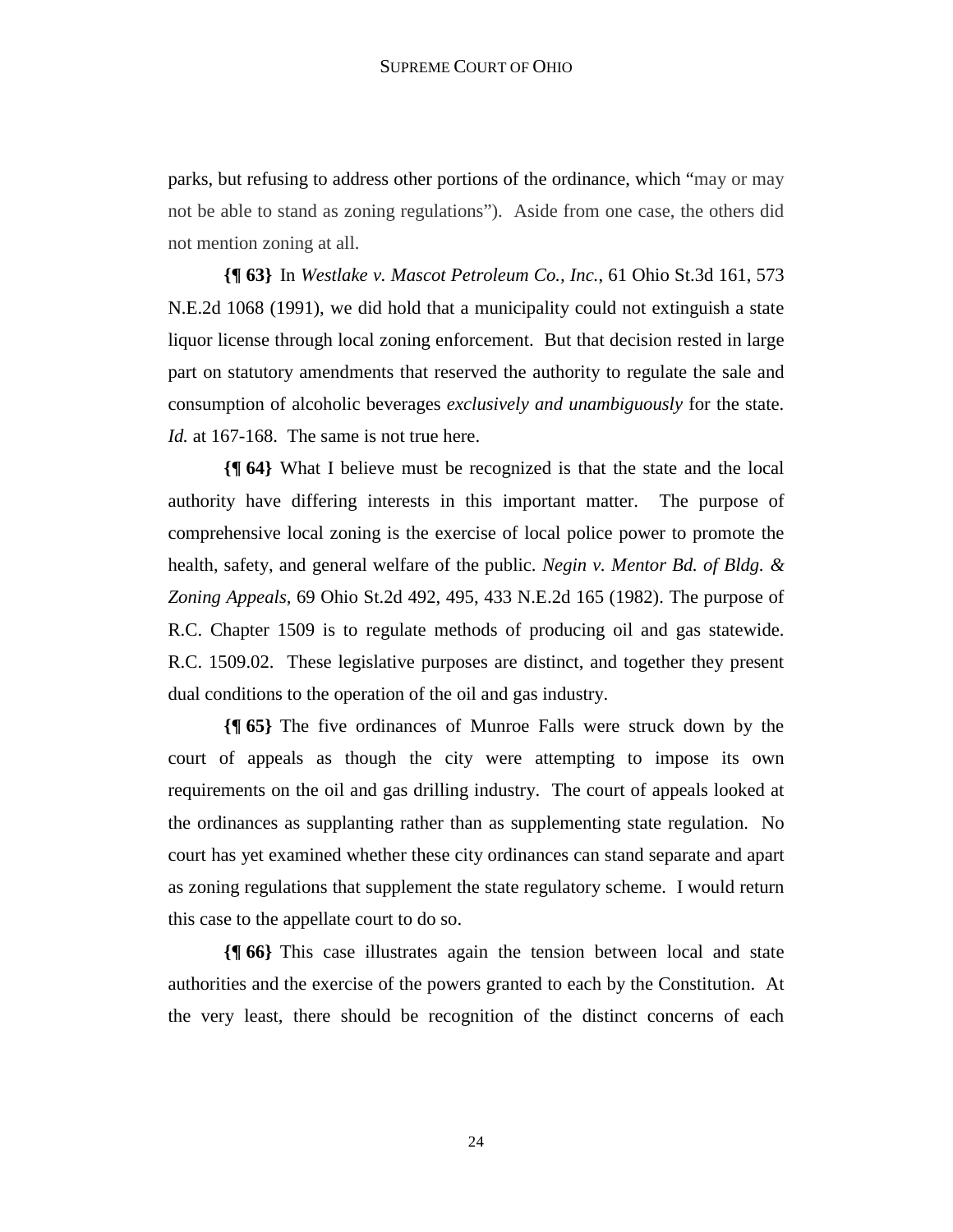legislative level and increased intergovernmental negotiations at the earliest opportunity.

#### *Other states have harmonized state and local regulation*

**{¶ 67}** Other jurisdictions have determined that local zoning is distinct from state regulation of the oil and gas industry and have decided that local and state governments can work together. For example, the Colorado Supreme Court rejected an oil and gas developer's request for a judgment declaring that the Colorado Oil and Gas Conservation Act preempted a county's land-use regulations pertaining to oil and gas activities. *La Plata Cty. Bd. of Commrs. v. Bowen/Edwards Assoc.*, *Inc.,* 830 P.2d 1045 (Colo.1992). The Colorado Supreme Court concluded that state and local interests were distinct and not in express conflict, stating;

While the governmental interests involved in oil and gas development and in land-use control at times may overlap, the core interests in these legitimate governmental functions are quite distinct. The state's interest in oil and gas development is centered primarily on the efficient production and utilization of the natural resources in the state. A county's interest in land-use control, in contrast, is one of orderly development and use of land in a manner consistent with local demographic and environmental concerns. Given the rather distinct nature of these interests, we reasonably may expect that any legislative intent to prohibit a county from exercising its land-use authority over those areas of the county in which oil development or operations are taking place or are contemplated would be clearly and unequivocally stated. We, however, find no such clear and unequivocal statement of legislative intent in the Oil and Gas Conservation Act.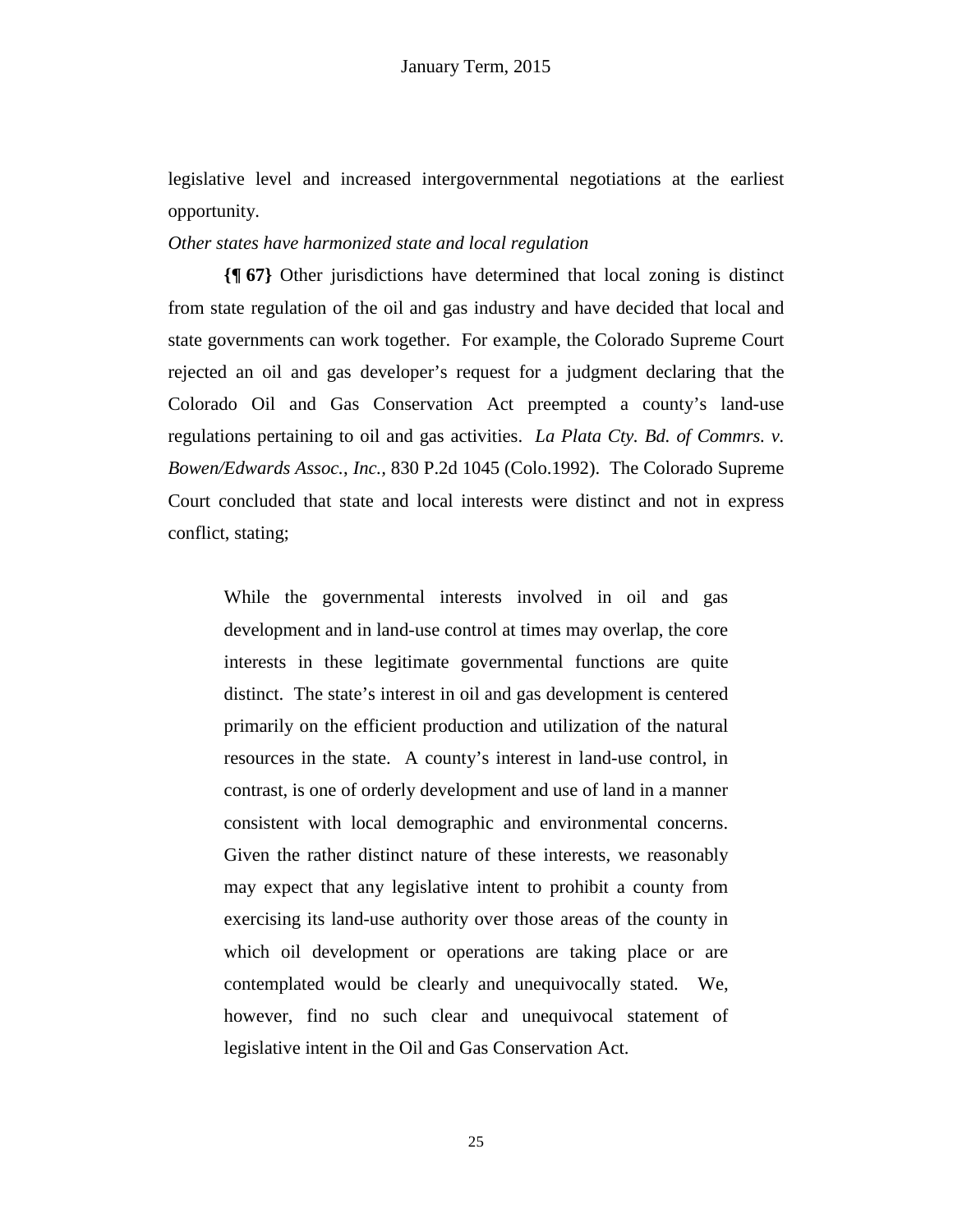*Id.* at 1057. In rejecting the notion that the state and local regulations were impliedly in conflict, the court stated:

The state's interest in oil and gas activities is not so patently dominant over a county's interest in land-use control, nor are the respective interests of both the state and the county so irreconcilably in conflict, as to eliminate by necessary implication any prospect for a harmonious application of both regulatory schemes.

*Id.* at 1058.

**{¶ 68}** In a companion case, the Colorado Supreme Court determined that state law did preempt a city's home-rule authority to ban *all* oil and gas development and production within its borders. *Voss v. Lundvall Bros.*, *Inc.,* 830 P.2d 1061 (Colo.1992). But it also stated:

If a home-rule city, instead of imposing a total ban on all drilling within the city, enacts land-use regulations applicable to various aspects of oil and gas development and operations within the city, and if such regulations do not frustrate and can be harmonized with the development and production of oil and gas in a manner consistent with the stated goals of the Oil and Gas Conservation Act, the city's regulations should be given effect.

*Id.* at 1068-1069.

**{¶ 69}** The Pennsylvania Supreme Court found the reasoning in *La Plata* persuasive in deciding a similar issue. *Huntley & Huntley, Inc. v. Oakmont*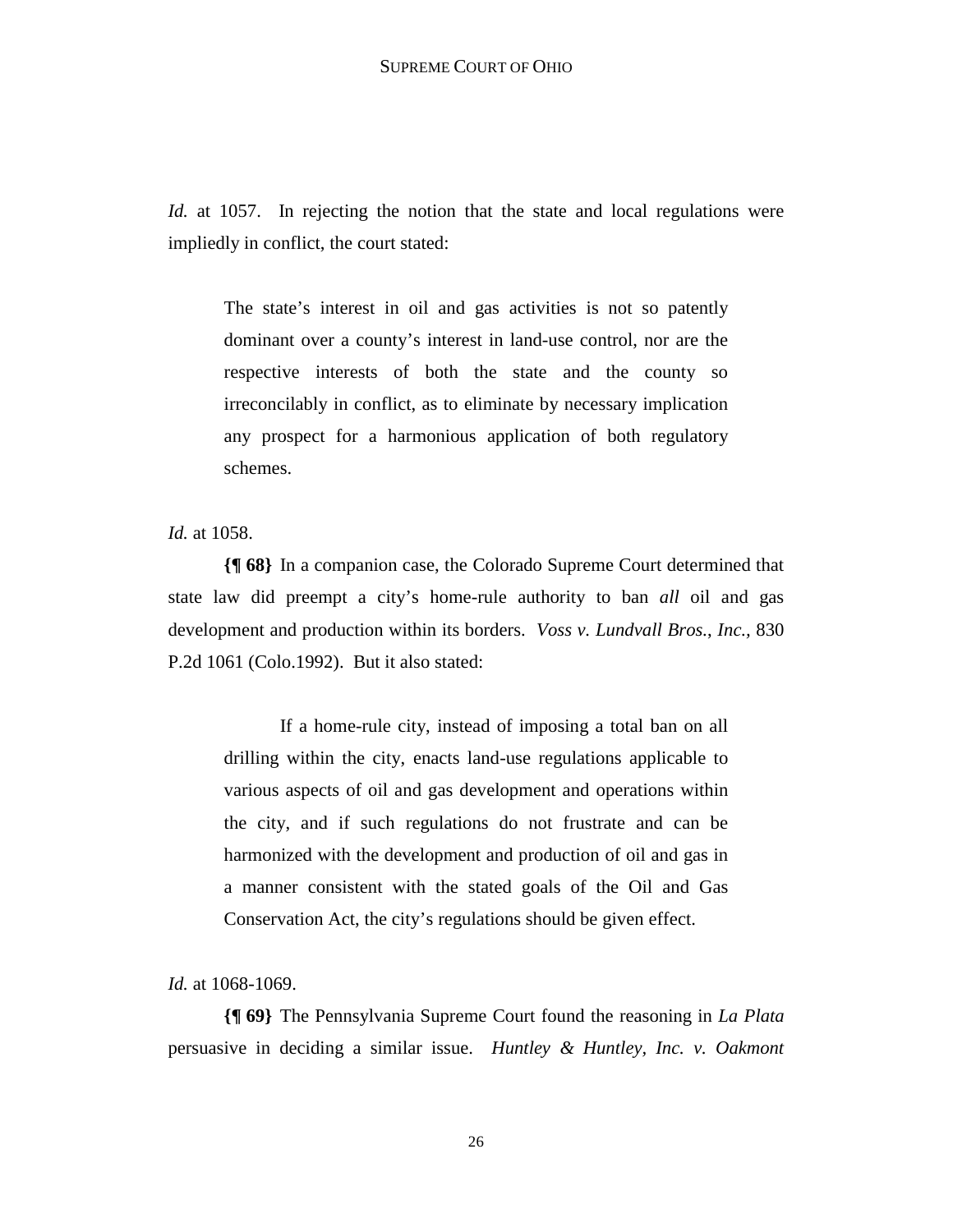*Borough Council*, 600 Pa. 207, 225, 964 A.2d 855 (2009). The preemption language in Pennsylvania's Oil and Gas Act was limited to certain subjects. Because "the [zoning ordinance] serves different purposes from those enumerated in the Oil and Gas Act," the ordinance in question could not be considered to be preempted without clearer guidance from the legislature that the restriction in the ordinance was among the subjects covered by the preemption. *Id.* at 225-226.

**{¶ 70}** Most recently, the New York Court of Appeals was asked to determine whether towns may ban or limit oil and gas production within their boundaries under their home-rule authority by adopting local zoning laws. *Wallach v. Dryden*, 23 N.Y.3d 728, 992 N.Y.S.2d 710, 16 N.E.3d 1188 (2014). The court concluded that the statewide Oil, Gas and Solution Mining Law ("OGSML") does not preempt the home-rule authority vested in municipalities to regulate land use. *Id*. at 739. It is well worth examining the facts and circumstances of this case because it has many similarities to ours.

**{¶ 71}** As in Ohio, municipal home-rule authority in New York arises from the state's Constitution. Under the New York Constitution, Article IX, Section  $2(c)(ii)$ , "every local government shall have power to adopt and amend local laws not inconsistent with the provisions of this constitution or any general law \* \* \* except to the extent that the legislature shall restrict the adoption of such a local law." The adoption of zoning ordinances is viewed as one of the core powers of local governance. *Id.* at 743. The appellants had acquired oil and gas leases in municipalities that banned such activity and claimed that local zoning was preempted by the OGSML, which states:

 The provisions of this article shall supersede all local laws or ordinances relating to the regulation of the oil, gas and solution mining industries; but shall not supersede local government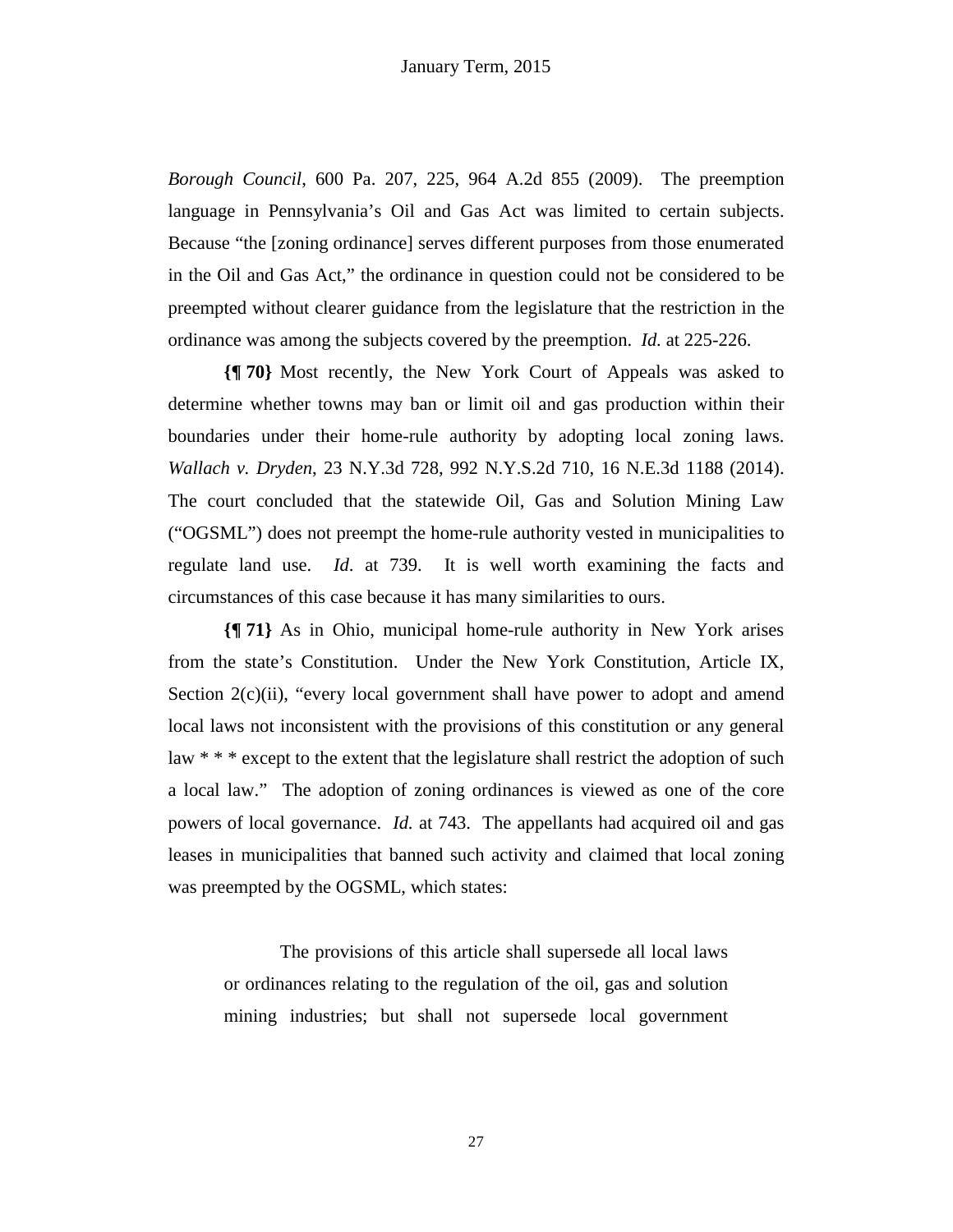jurisdiction over local roads or the rights of local governments under the real property tax law.

#### N.Y. Envtl. Conserv. Law 23-0303(2); *see id.* at 744.

**{¶ 72}** The New York Court of Appeals rejected the notion that the preemption clause should be read broadly to preempt local zoning ordinances. It stated that the preemption clause was "most naturally read as preempting only local laws that purport to regulate the actual operations of oil and gas activities, *not zoning ordinances* that restrict or prohibit certain land uses within town boundaries." (Emphasis added.) *Id.* at 746. The court also noted that unlike the OGSML's preemption clause, other statutes had clearly preempted home-rule zoning power while taking into account local considerations that otherwise would have been protected by traditional municipal zoning powers. *Id.* at 748. It held that because there was no inconsistency between the preservation of local zoning authority and the OGSML's policies of preventing waste and promoting recovery of oil and gas, local zoning would not be preempted without a clear expression of that intent.

**{¶ 73}** In states like Oklahoma, municipalities are authorized by statute to establish zones for the drilling of oil and gas wells. *See Vinson v. Medley*, 737 P.2d 932, 936 (Okla.1987). Other states have also recognized by regulation that local zoning can coexist with state laws regarding oil and gas development. *See*  Cal.Pub.Res.Code 3690 (stating that the oil and gas law shall not be deemed a preemption of existing rights of cities and counties to regulate oil-production activities); Wyo.Rules & Regs., Oil & Gas Conservation Comm., Chap. 2, Section 1(b) (stating that owner or operator of oil and gas wells must also comply with applicable federal, local, or other state permits or regulatory requirements).

**{¶ 74}** I contend that Ohio, too, should make an effort to harmonize the laws of the state and local municipalities to avoid preemption, if possible. *See N.*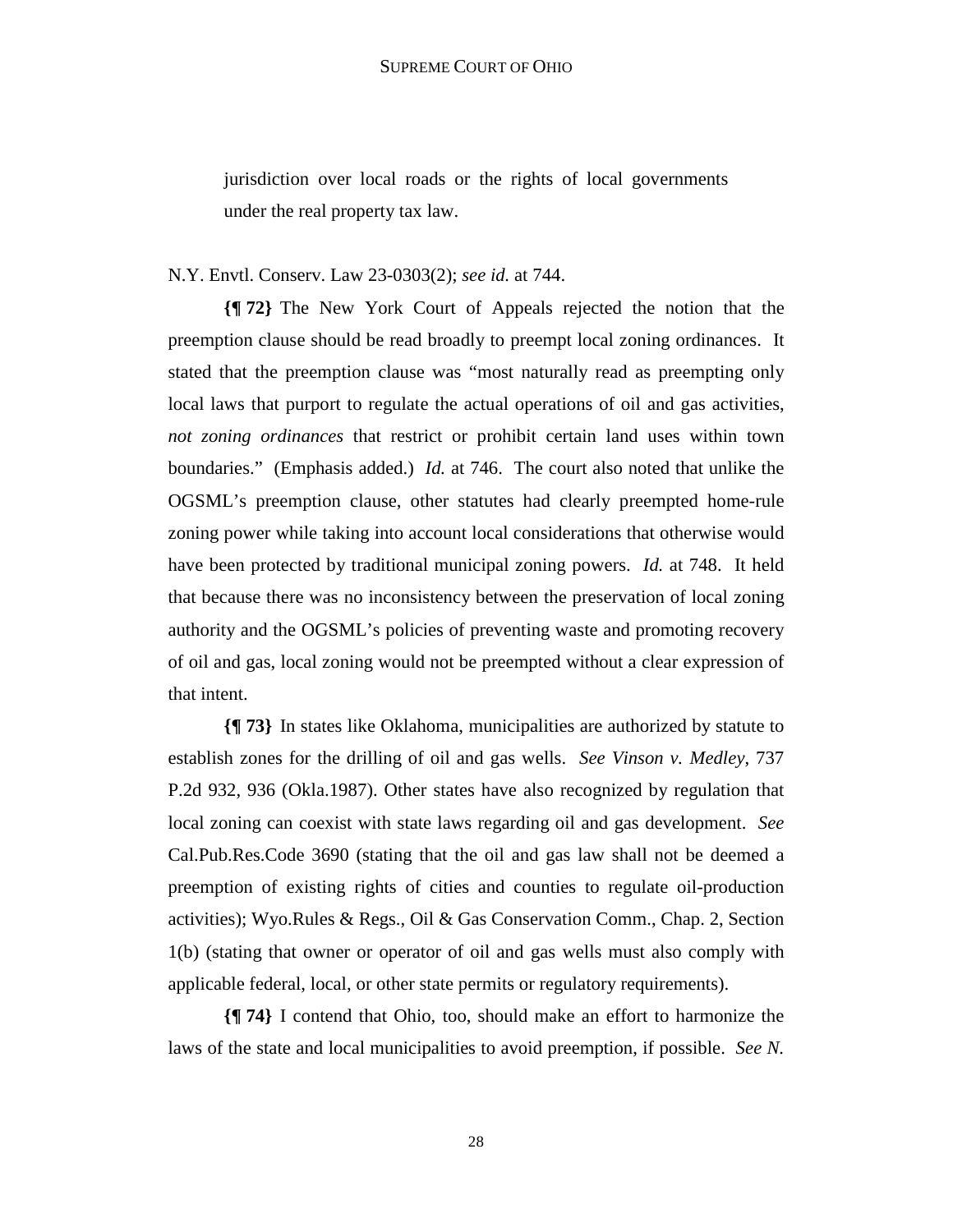*Ohio Patrolmen's Benevolent Assn. v. Parma*, 61 Ohio St.2d 375, 377, 402 N.E.2d 519 (1980). R.C. Chapter 1509 does not expressly prohibit the enforcement of local zoning ordinances. Municipal zoning ordinances differ from, and can coexist with, R.C. Chapter 1509 and its statewide regulations governing drilling.

#### *Conclusion*

**{¶ 75}** There is no need for the state to act as the thousand-pound gorilla, gobbling up exclusive authority over the oil and gas industry, leaving not even a banana peel of home rule for municipalities. I would reverse the judgment of the court of appeals and remand to that court for further proceedings.

\_\_\_\_\_\_\_\_\_\_\_\_\_\_\_\_\_\_\_\_\_\_\_\_\_\_\_\_\_\_

PFEIFER and O'NEILL, JJ., concur in the foregoing opinion.

# **O'NEILL, J., dissenting.**

**{¶ 76}** I join Justice Lanzinger's well-written dissent. Let's be clear here. The Ohio General Assembly has created a zookeeper to feed the elephant in the living room. What the drilling industry has bought and paid for in campaign contributions it shall receive. The oil and gas industry has gotten its way, and local control of drilling-location decisions has been unceremoniously taken away from the citizens of Ohio. Under this ruling, a drilling permit could be granted in the exquisite residential neighborhoods of Upper Arlington, Shaker Heights, or the village of Indian Hill—local zoning dating back to 1920 be damned.

 Amer Cunningham Co., L.P.A., Jack Morrison Jr., Thomas M. Saxer, and Thomas R. Houlihan, for appellant.

\_\_\_\_\_\_\_\_\_\_\_\_\_\_\_\_\_\_\_\_\_\_\_\_\_\_\_\_\_\_

Vorys, Sater, Seymour & Pease, L.L.P., and John K. Keller, for appellees.

 Richard C. Sahli; and EarthJustice and Deborah Goldberg, urging reversal for amici curiae, health professionals Peggy Ann Berry, Samuel Kocoshis, Deborah Cowden, Katie Huffling, Angela Novy, Conleth Crotser, Bill Lonneman,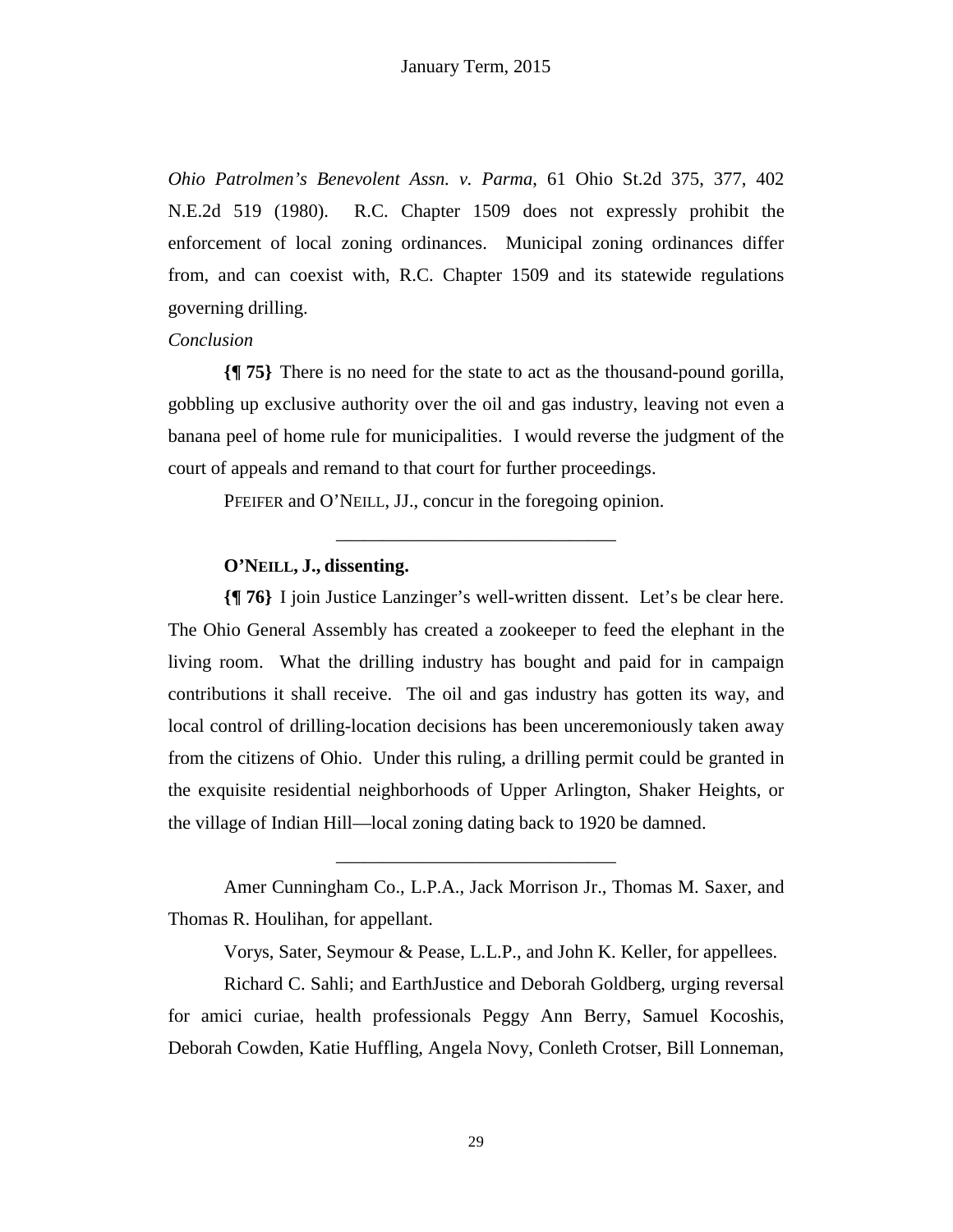Janalee Stock, Sue Papp, Rosemary Valedes Chaudry, Elaine McSweeney, Jonalea Neider, and Physicians, Scientists, and Engineers for Healthy Energy.

 Natural Resources Defense Council, Meleah Geertsma, Katherine Sinding, and Peter Precario, urging reversal for amici curiae cities of Broadview Heights, Euclid, Mansfield, and North Royalton, and village of Amesville.

 Morrison & Bindley and David C. Morrison, urging reversal for amicus curiae city of Heath.

 William W. Ellis, Jr. Ohio Environmental Law Center and Trent A. Dougherty, urging reversal for amici curiae Ohio local businesses Athens Electric, Cherry Orchards, Design Council, Donkey Coffee, Enviroscapes Landscaping Design, Fox Natural Builders, The Going Green Store, Green Edge Organic Gardens, Haulin' Hoof, Herbal Sage, High Bottom Farm, Hyacinth Bean Florist, Laurel Valley Creamery, Mustard Seed Market, Shew's Orchard, Snowville Creamery, Sticky Pete's Maple Syrup, Sunpower, Inc., Village Bakery, Wide Angle Ranch, Zan Small Business Solutions, L.L.C., Kenneth Messinger-Rapport, Attorney L.L.C., Patricia Walker, attorney at law, retired business owners Donald Baker and Pam Miller (Gramercy Gallery), Louie Chodkiewz-Real Estate Broker, and Shirley Sinn-Oil & Gas Consulting.

 Ice Miller, L.L.P., and Patrick A. Devine, urging affirmance for amicus curiae Ohio Contractors Association.

 Michael DeWine, Attorney General, Eric E. Murphy, State Solicitor, and Peter K. Glenn-Applegate, Deputy State Solicitor, urging affirmance for amicus curiae state of Ohio.

 Kincaid, Taylor & Geyer, William J. Taylor, and Scott D. Eickelberger, urging affirmance for amicus curiae Ohio Oil and Gas Association.

 Chorpenning, Good & Pandora Co., L.P.A., and Brian E. Chorpenning, urging affirmance for amici curiae Artex Oil Company, Eclipse Resources I, L.P., EnerVest Operating, L.L.C., Hess Ohio Developments, L.L.C., Hilcorp Energy